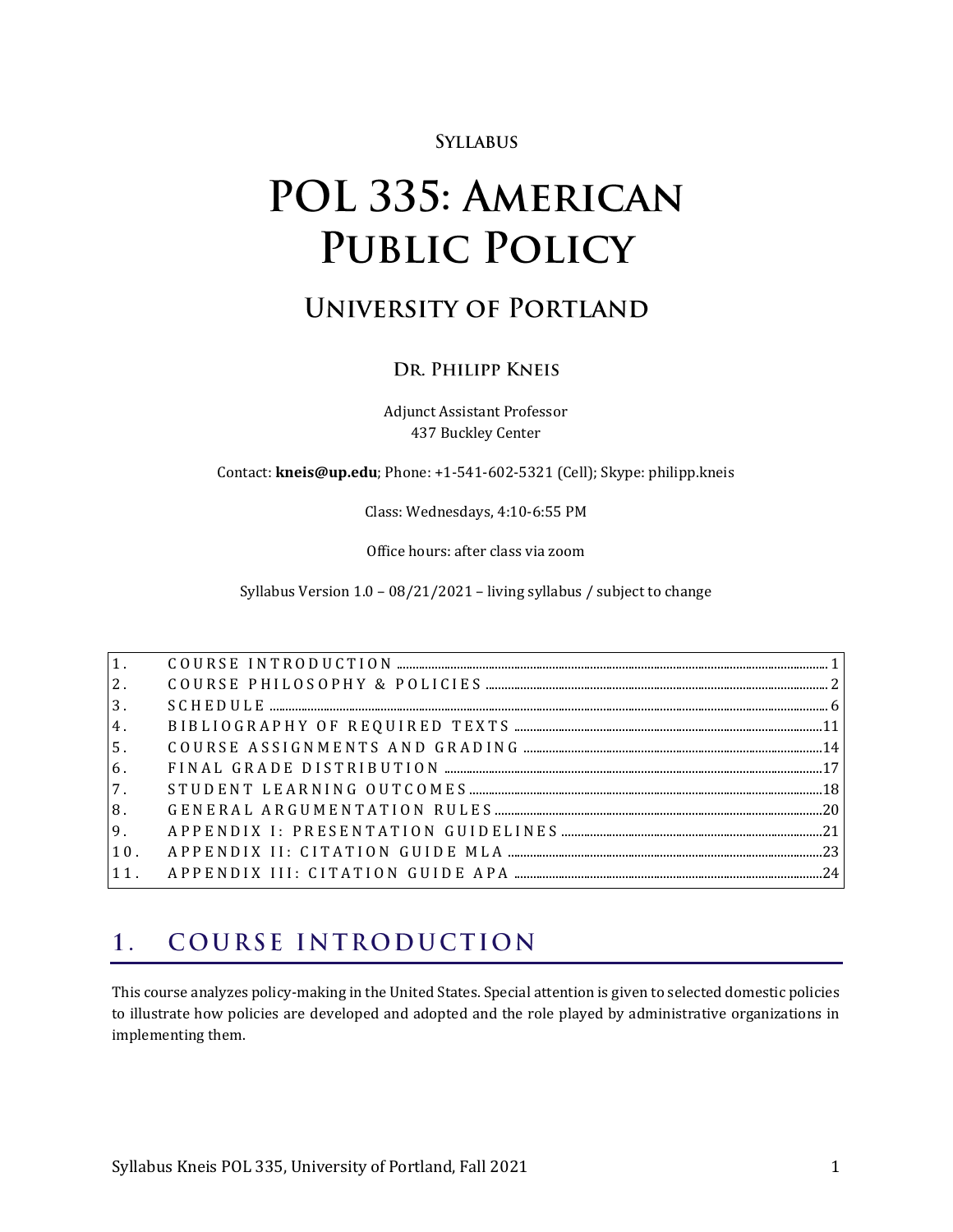#### <span id="page-1-0"></span>COURSE PHILOSOPHY & POLICIES  $2.$

# **2.1. Class Objective**

The **main objective** of this course is to foster critical thinking on the basis of increased domain knowledge and advanced theoretical reflections on the topic of the class. The readings offered are academic articles or political documents. Students are required to conduct own research and participate actively in the discussion in order to create a peer learning community.

# **2.2. Assignment Rationale**

**Assignments** in this class are meant to develop student research and discussion on the topic. These are the assignments – see also below for a detailed description. Assignment 6 should also be sent via e-mail to the instructor to preempt technical issues with the online class system. Text presentations are posted on Moodle.

- 1. Ongoing assignment: active participation in the discussion. Graded will be the extent of activity, but not its content. You should aim to post regularly, at least once a week. If that is not possible, post whenever you can, and let me know about a possible individual schedule.
- 2. One presentation of one assigned text (due depending on when the text is scheduled).
- 3. 3 response essays that collects preliminary ideas for student research.
- 4. Presentation of preliminary research ideas to the class towards the end of term, in order to gather peer and instructor feedback for final research paper.
- 5. Final research paper, based on the research ideas and response essays.

# **2.3. General Guidelines**

- You are required to **read this syllabus in full**. Please direct any questions directly to the instructor in person or via e-mail. Please also monitor announcements in case the schedule needs to change.
- Typically, **following all instructions** will lead to successful participation in class. For more detail, see below for the schedule, as well as on p. [11](#page-10-1) for descriptions of assignments, and p. [11](#page-10-1) for student learning outcomes.
- A seminar thrives on the regular participation of every single member of the group. You are expected to participate actively in the discussions, and you should feel free to do so. **This is a place to learn, not a place to be perfect.** You do not need to be intimidated. Everyone is in the same boat.
- **Respect your fellow students**. Everybody should feel safe to be as honest as possible. People are indeed able to **see things differently**, even though they have the same facts. If somebody makes what could be seen a mistake, be patient and understanding. Focus any **critique** on the argument and the issue, not on the person making the statement. We are all learning, and we will never be perfect.
- Language skills should not distract from your message. I do not grade language and style per se, but if writing mistakes distract too much from your argument, so that any reasonable reader would have difficulties understanding it, your grade may be affected. Writing is difficult for everyone, and takes years of practice and skill. Feel free to ask for help if you feel that your writing needs improvement and use the institutional support provided by the university.
- In the case that I feel **attendance/participation and reading progress** are below reasonable expectations, I reserve the right to do a quiz in order to check on reading progress.

# **2.4. Discussions**

▪ Over the years, I have seen that whenever there is a strong instructor presence in a discussion board, **student participation in the discussions** goes down. Therefore, I will limit my contributions in the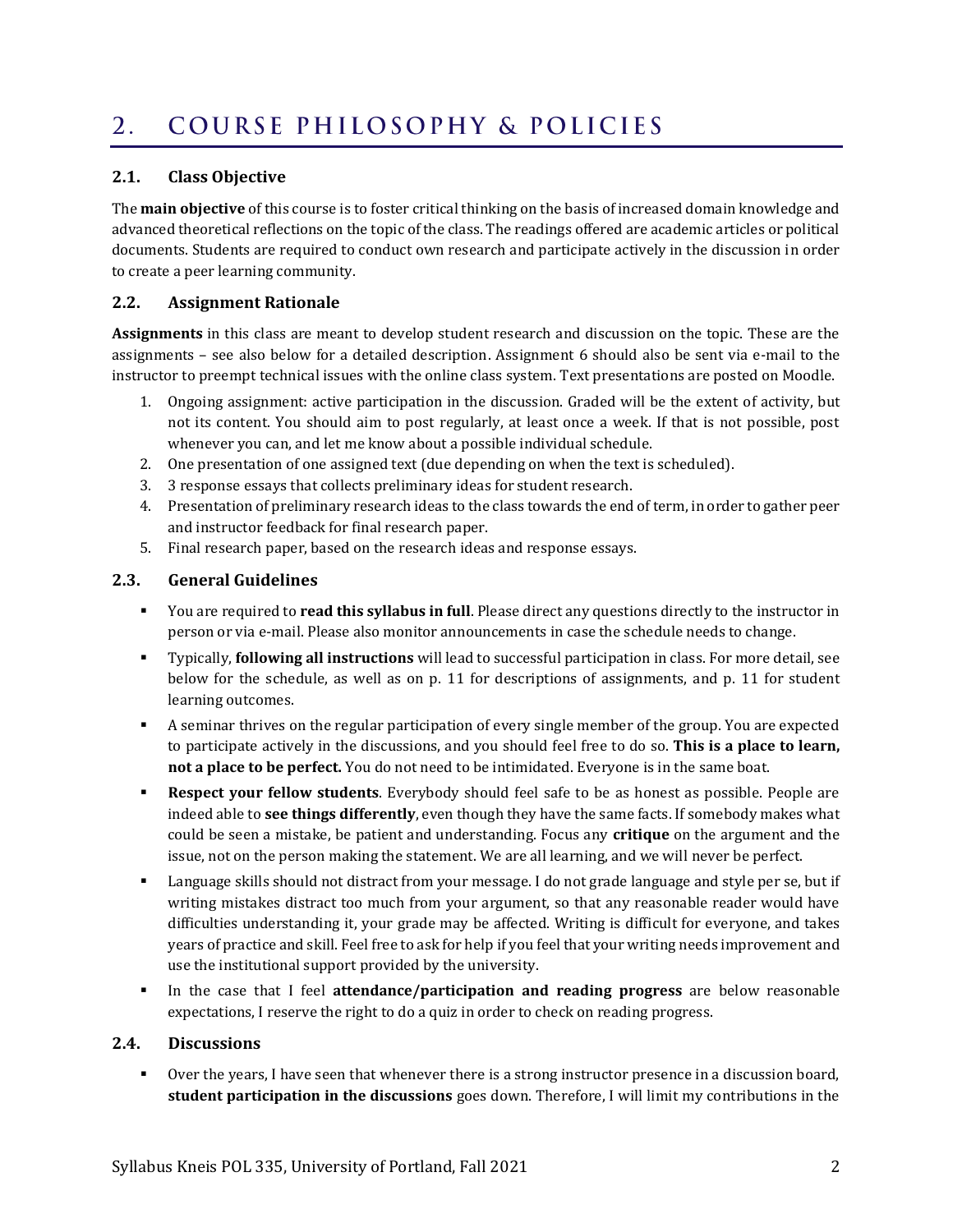discussion forum. I will read student entries and respond whenever I feel there is a need to correct something or add a perspective that has not been addressed so far, or when discussion participation is low. But the main point of the discussion board is student peer discussion, and not overwhelming instructor input.

- For every assignment posted in the discussion board (text presentation, research presentation), there is also a mandatory **Q&A** component. I will wait a while till I grade such assignment to incorporate how the presenter handles peer responses.
- **Regular participation** in the class is mandatory.

# **2.5. Communication with Instructor**

- Please email your instructor for matters of a personal nature. I will reply to course-related questions and email within 24-48 hours. I will strive to return your assignments and grades for course activities to you within five days of the due date.
- **Please let me know in advance** if you cannot complete assignments on time. We will find a way.
- If you feel you need **additional feedback** about how you are doing in class, do not hesitate to write me an e-mail. Usually, if you are posting regularly, and turn in all the required assignments on time and following instructions, you will be successful in this class.
- Given that this is an online class, I am very flexible in helping you manage your time, and to find an individual route through the class if necessary.
- Please feel free to contact me about any aspect of the course, or your performance. Let me know as soon as possible if there are any issues that might need my immediate attention. I'm always willing to learn myself, and to improve the class whenever necessary.

# **2.6. The Learning Commons**

This year, you have the choice of working with Learning Commons peer educators face-to-face in Buckley 163 or online in Zoom or Teams.

The Learning Commons invites you to connect with trained writing assistants, tutors, and consultants as an *effective learning strategy* for greater success in your college courses. As with any skill, *practice* helps. Engaging with peer educators is a form of practice that can make your college learning experience more enjoyable and successful.

**The Writing Center**: Students can increase their confidence and competence in writing by booking an appointment at [www.up.mywconline.net.](http://www.up.mywconline.net/) Please note WCONLINE is not associated with your UP login credentials. The first time you schedule an appointment, you will be prompted to create a WCONLINE account. To make appointments at a time not offered on the scheduler, you can send an email request t[o writing@up.edu,](mailto:writing@up.edu) providing the course information, assignment details and a list of possible appointment times. Please allow up to 48 hours for response time.

**Appointments for all other tutoring programs** can be accessed through our Bookings Scheduler at <https://bit.ly/learning-up> or on our website at [https://www.up.edu/learningcommons/.](https://www.up.edu/learningcommons/) Please make appointments *at least* 12 hours in advance.

- **Group Work Lab**: Our Group Work Lab peer consultants can help project groups run effectively. Students can meet as a group to develop their project with a Group Work Lab consultant for both inperson and online group projects.
- **Language Studio**: Students can meet with French, German, Spanish, and Chinese language tutors to practice their conversational skills and unlock their understanding of grammar.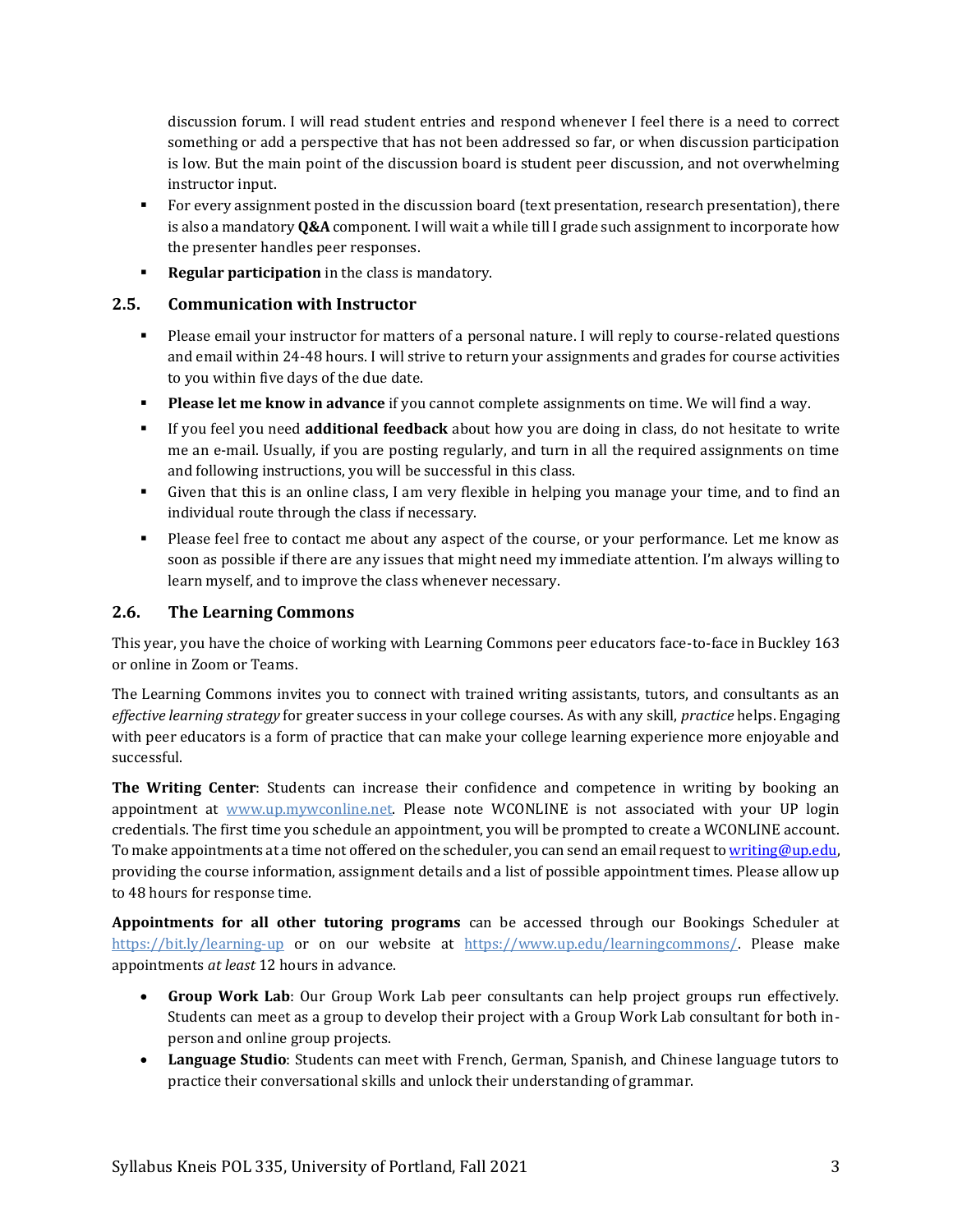• **Speech & Presentation Lab**: Students can improve the highly sought-after skills of presentation writing and delivery with our trained peer consultants.

Tutoring works best when you use it proactively and consistently throughout the semester. For example, you can use the Writing Center for brainstorming ideas for a paper and later for working on your first draft. Likewise, those seeking tutoring can work with a tutor a few times in the weeks leading up to a test. We also welcome small group appointments for 2-4 students at a time, as such social learning can be very effective.

**Embedded tutoring and PAL:** The Learning Commons offers embedded tutoring and online Peer Assisted Learning (PAL) group sessions for specific classes. PAL sessions are voluntary and offer you the opportunity to learn material through collaborative learning activities that are guided by a trained peer facilitator. Your instructors, embedded tutors, or PAL facilitators will contact you if your class offers this option.

# **Our peer educator resources are here for you**

Questions about the Learning Commons and our programs can be directed to the Learning Commons staff at [learning@up.edu.](mailto:learning@up.edu) 

# **2.7. Assessment Disclosure Statement**

Student work products for this course may be used by the University for educational quality assurance purposes.

# **2.8. Accessibility Statement**

The University of Portland endeavors to make its courses and services fully accessible to all students. Students are encouraged to discuss with their instructors what might be most helpful in enabling them to meet the learning goals of the course. Students who experience a disability are also encouraged to use the services of the Office for Accessible Education Services (AES), located in the Shepard Academic Resource Center (503-943- 8985). If you have an AES Accommodation Plan, you should make an appointment to meet with your faculty member to discuss how to implement your plan in this class. Requests for alternate location for exams and/or extended exam time should, where possible, be made two weeks in advance of an exam, and must be made at least one week in advance of an exam. Also, you should meet with your faculty member to discuss emergency medical information or how best to ensure your safe evacuation from the building in case of fire or other emergency.

# **2.9. Mental Health Statement**

As a college student, you may sometimes experience problems with your mental health that interfere with academic experiences and negatively impact daily life. If you or someone you know experiences mental health challenges at UP, please contact the University of Portland Health and Counseling Center in Orrico Hall (down the hill from Franz Hall and Mehling Hall) a[t www.up.edu/healthcenter](http://www.up.edu/healthcenter) or at 503-943-7134. Their services are free and confidential, and if necessary they can provide same day appointments. In addition, after-hours phone counseling is available if you call 503-943-7134 and press 3 outside of business hours. Also know that the University of Portland Public Safety Department (503-943-4444) has personnel trained to respond sensitively to mental health emergencies at all hours. Remember that getting help is a smart and courageous thing to do – for yourself, for those you care about, and for those who care about you.

# **2.10. Ethics of Information**

The University of Portland is a community dedicated to the investigation and discovery of processes for thinking ethically and encouraging the development of ethical reasoning in the formation of the whole person. Using information ethically, as an element in open and honest scholarly endeavors, involves moral reasoning to determine the right way to access, create, distribute, and employ information including: considerations of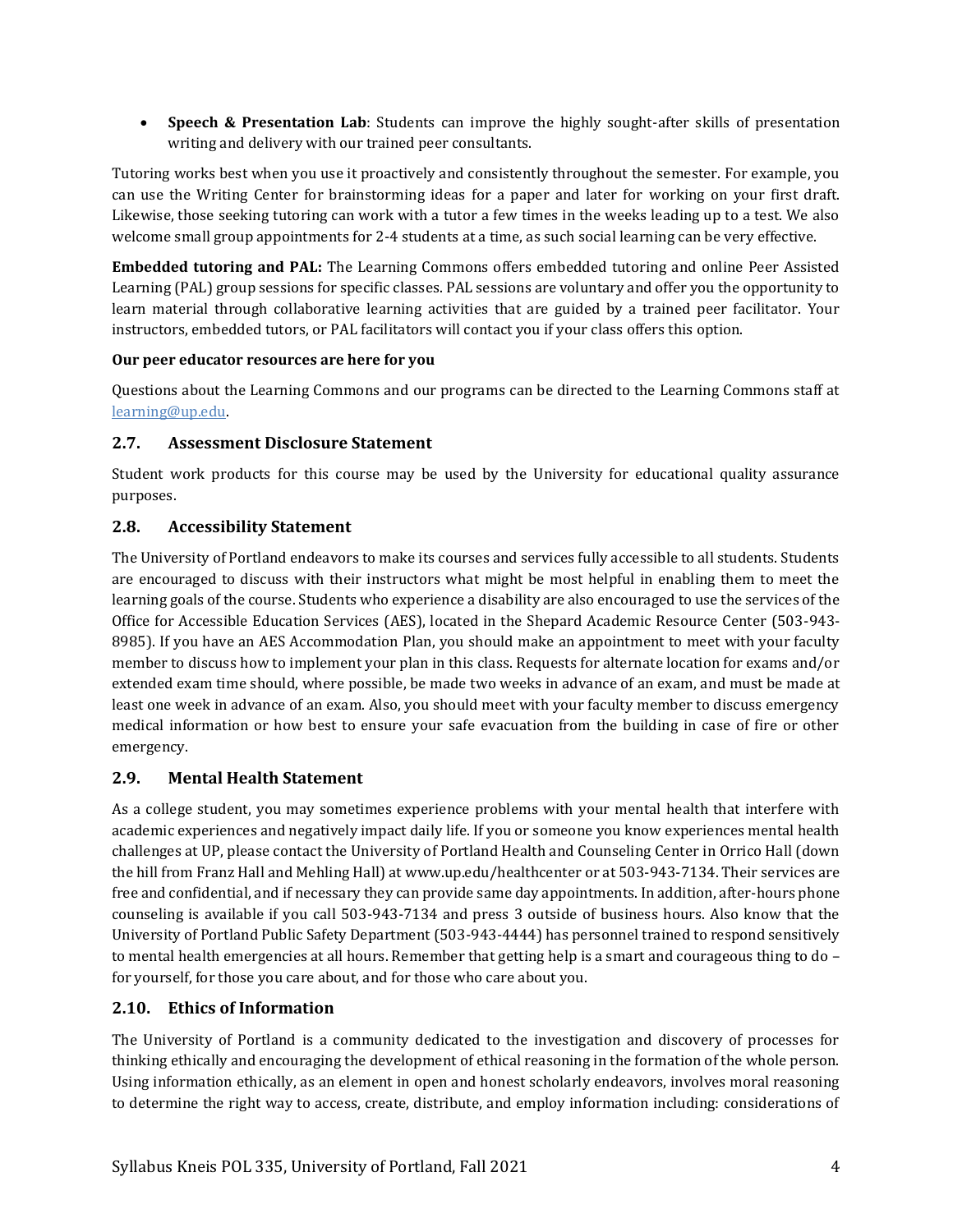intellectual property rights, fair use, information bias, censorship, and privacy. More information can be found in the Clark Library's guide to the [Ethical Use of Information](https://libguides.up.edu/ethicaluse/) at [libguides.up.edu/ethicaluse.](https://libguides.up.edu/ethicaluse/)

# **2.11. Non-Violence Statement**

The University of Portland is committed to fostering a community free from all forms of violence in which all members feel safe and respected. Violence of any kind, and in particular acts of power-based personal violence, are inconsistent with our mission. Together, we take a stand against violence. Join us in learning more about campus and community resources, UP's prevention strategy, and reporting options on the [Green Dot website,](https://www.up.edu/greendot/) [www.up.edu/greendot](https://www.up.edu/greendot/) or the [Title IX website,](https://www.up.edu/titleix/) [www.up.edu/titleix.](https://www.up.edu/titleix/)

# **2.12. University of Portland's Code of Academic Integrity**

Academic integrity is openness and honesty in all scholarly endeavors. The University of Portland is a scholarly community dedicated to the discovery, investigation, and dissemination of truth, and to the development of the whole person. Membership in this community is a privilege, requiring each person to practice academic integrity at its highest level, while expecting and promoting the same in others. Breaches of academic integrity will not be tolerated and will be addressed by the community with all due gravity.

# **2.13. Remote Learning**

Remote learning presents unique challenges to both faculty members and students in the online environment. Working together, we can create a successful learning community by following some important guidelines.

- To be successful in remote learning, all students must have access to a functioning computer with a working microphone, camera, and headphones or headset. Students who do not have access to such technology may contact the Office of Financial Aid for possible assistance.
- All course content will be available through course Moodle pages accessible through the UP Portal (PilotsUP). Students should have a working knowledge of both Zoom and Microsoft Teams.
- Students are expected to attend all class sessions, whether synchronous or asynchronous, according to the instructor's direction, and follow guidelines for class conduct during online sessions (e.g. muting, camera on/off, respectful use of chat, etc.)
- If a student does not feel well enough to attend class remotely, they should communicate with their instructor as to how to make up missed work.
- For the benefit of students who are not able to attend class due to illness or temporary internet problems, all classroom sessions will be recorded or made available on the course Moodle site in some other method. **Students may not distribute or share any course images or recordings without the permission of the instructor.**

# **2.14. COVID-19 safety policies**

The Learning Commons will follow current UP safety guidelines for the semester. Our COVID-19 safety protocols are subject to change depending on the current situation with the virus. The most up-to-date policies and protocols will be posted on our website and in the Learning Commons in BC 163.

**Learning Assistance Counselor**: Learning assistance counseling is also available in BC 101. The counselor teaches learning strategies and skills that enable students to become more successful in their studies and future professions. The counselor provides strategies to assist students with reading and comprehension, note-taking and study, time management, test-taking, and learning and remembering. Appointments can be made in the on-line scheduler available to all students in Moodle or during posted drop-in hours.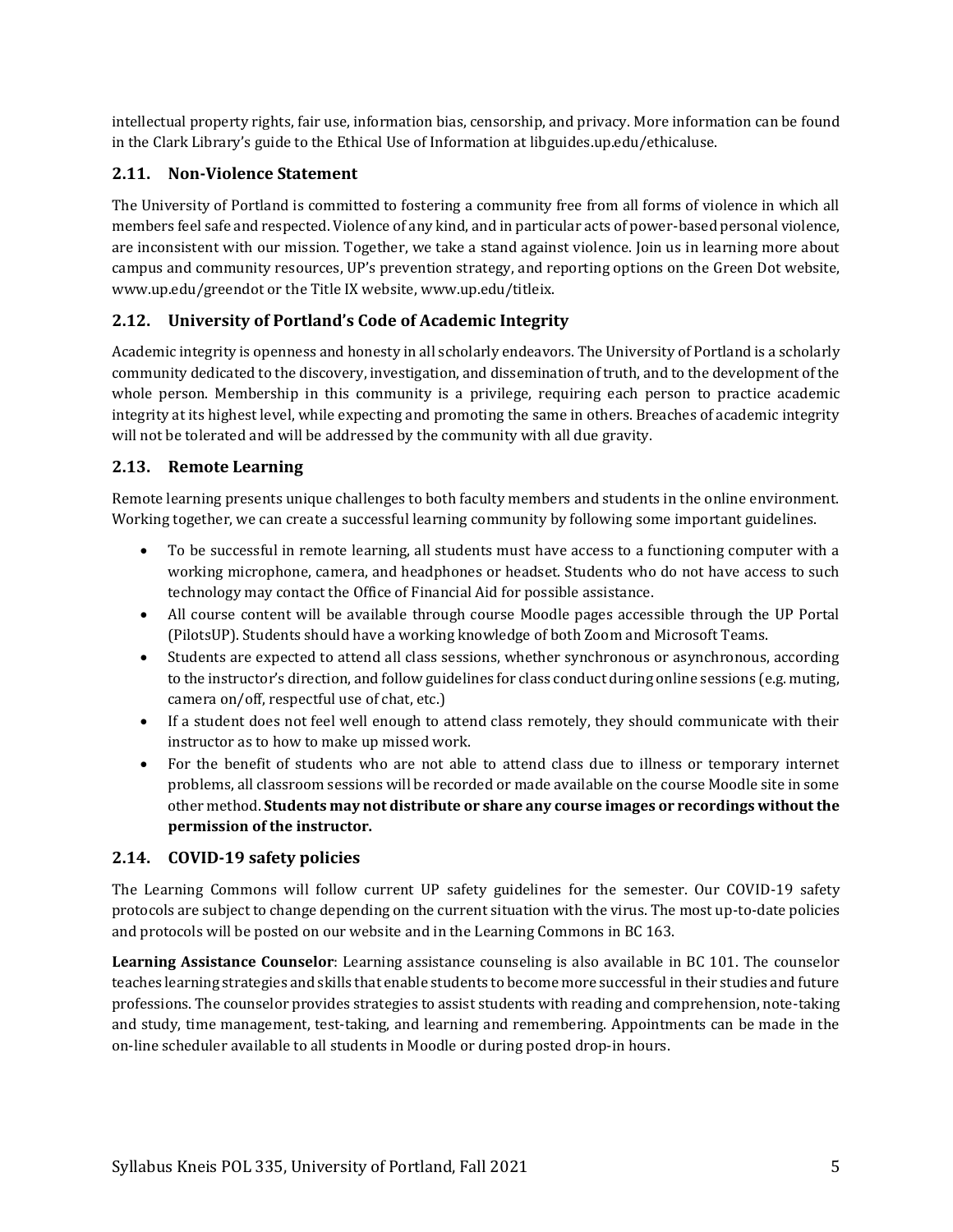#### <span id="page-5-0"></span>**SCHEDULE**  $3<sub>1</sub>$

# **3.1. Abbreviated Schedule – Everything on One Page**

# **UNIT 1: INTRODUCTION TO PUBLIC POLICY**

- ❖ *Assignment 1 (ongoing): Discussion Board (10 points for 10 longer posts, continuous participation is ideal). Post to the discussion board during the relevant week when you can; I allow for maximum flexibility.*
- ❖ *Assignment 2: Present one Text of your choice in the week the text is assigned (10 points)*
- *1. Introduction*
- *2. Theories of Public Policy*

# **UNIT 2: PUBLIC POLICY ANALYSIS**

- *3. Making Sense of Politics and Policy*
- *4. Human Behavior, Institutions and Discourse*
- *5. Narratives and Social Construction*
- *6. Communication and Education*

# **UNIT 3: ETHICS AND SOCIETY**

- *7. Ethics*
- *8. Fall Break*
	- ❖ *Assignment 3: Response Essay "Can Democracy Be a Model for the World?" due Monday of Week 9, till 8PM PT*
- *9. Social Policy*

# **UNIT 4: POLICY AREAS**

- *10. Foreign Policy*
- *11. Environmental, Energy, Indigenous and Rural Policy*
- *12. Aging, Co-Construction and Politics of Recognition*

# **UNIT 5: STUDENT RESEARCH**

- *13. Open Session / Student Presentations Session I*
- *14. Student Presentations Session II*
- *15. Presentations Session III*
	- ❖ *Assignment 4: Present your own research, via Moodle AND Discussion Board*
- *16. Exam Week: Final Paper Due*
	- ❖ *Assignment 5: Send in Final Research Paper "How has the American political system worked with regards to a specific policy issue?" by Thursday, December 9, 8 PM PT, on Moodle*

*Detailed Schedule as follows.*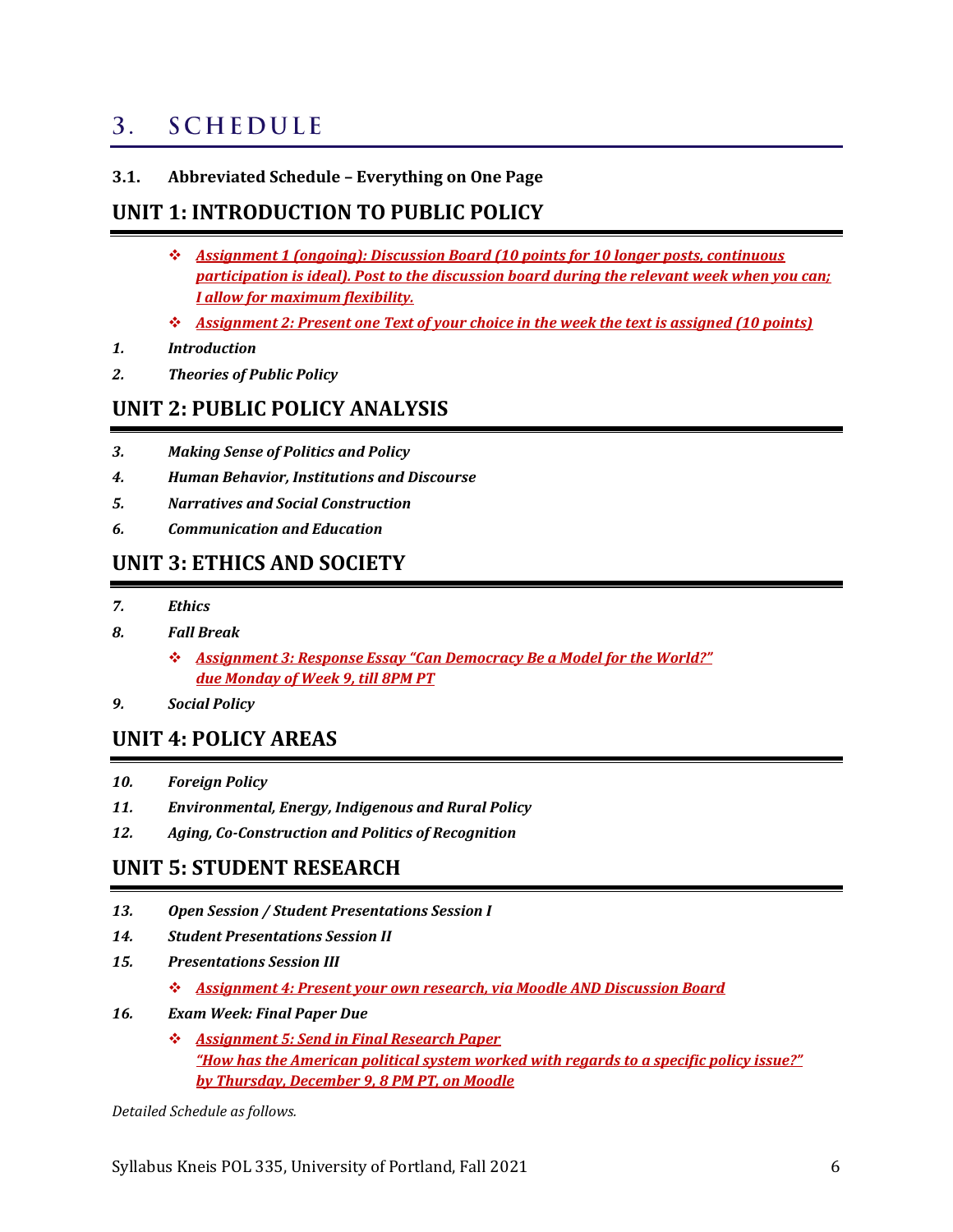# **3.2. Detailed Schedule**

# **UNIT 1: INTRODUCING PUBLIC POLICY**

- ❖ *Assignment 1 (ongoing): Discussion Board (10 points for 10 longer posts, continuous participation is ideal). Post to the discussion board during the relevant week when you can; I allow for maximum flexibility.*
- ❖ *Assignment 2: Present one Text of your choice in the week the text is assigned (10 points)*

# *1. Introduction*

### *Wednesday, August 25*

Syllabus, Assignments, Introductions

- 1. Pecorino, Philip. "Kant, The Categorical Imperative, and the Golden Rule."
- *2.* Heilbroner, Robert L. "What has posterity ever done for me?" *The New York Times,* Jan. 19, 1975.

# *2. Theories of Public Policy*

#### *Wednesday, September 1*

- 1. Peters, B. Guy, and Philippe Zittoun. "Introduction." *Contemporary Approaches to Public Policy*. Palgrave Macmillan, London, 2016. 1-14.
- 2. Hardin, Garrett. "The tragedy of the commons." *Journal of Natural Resources Policy Research* 1.3 (2009): 243-253.
- 3. Roots, Roger I. "When laws backfire: Unintended consequences of public policy." *American Behavioral Scientist* 47.11 (2004): 1376-1394.
- 4. Sabatier, Paul A. "Toward better theories of the policy process." *PS: Political Science & Politics* 24.2 (1991): 147-156.

# **UNIT 2: PUBLIC POLICY ANALYSIS**

# *3. Making Sense of Politics and Policy*

#### *Wednesday, September 8*

- 1. Weber, Max. "Politics as Vocation." (Speech at Munich University, 1918). Published as "Politik als Beruf." In: *Gesammelte Politische Schriften.* Munich, 1921. 396-450. English Version 1968.
- 2. Anyebe, Adam A. "An overview of approaches to the study of public policy." *e-Bangi* 15.1 (2018).
- 3. Skidmore, Max J. "Ethics and Public Service." *Annals of the American Academy of Political and Social Science* 537 (1995): 25-36.
- 4. Hoppe, Robert. "Policy analysis, science and politics: from 'speaking truth to power' to 'making sense together'." *Science and public policy* 26.3 (1999): 201-210.

# *Other Texts (Voluntary)*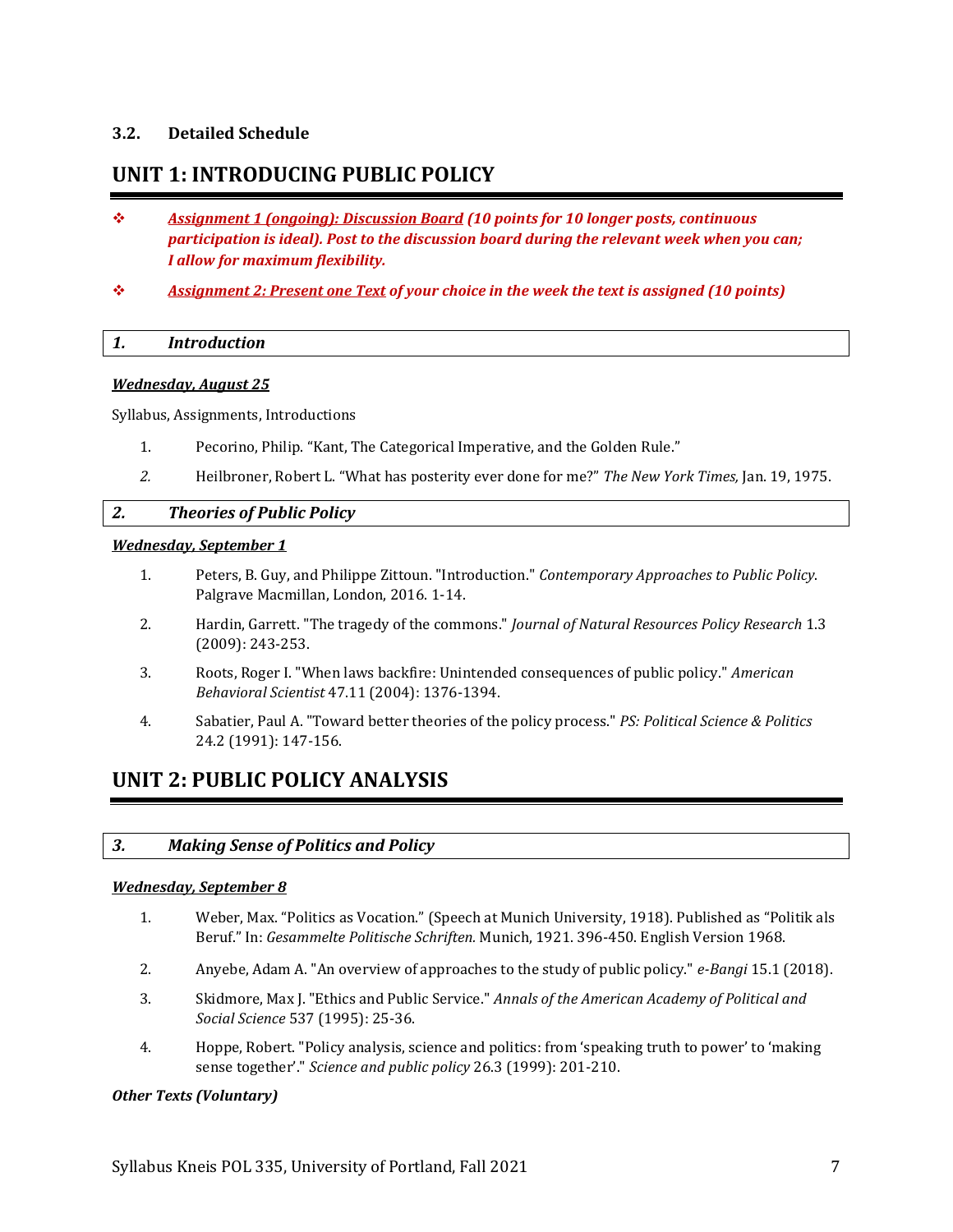5. Hajer, Maarten. "A frame in the fields: policymaking." *Deliberative policy analysis: Understanding governance in the network society* (2003): 88.

## *4. Human Behavior, Institutions and Discourse*

#### *Wednesday, September 15*

- 1. John, Peter, Graham Smith, and Gerry Stoker. "Nudge nudge, think think: Two strategies for changing civic behaviour." *The Political Quarterly* 80.3 (2009): 361-370.
- 2. John, Peter. "Behavioral approaches: How nudges lead to more intelligent policy design." *Contemporary approaches to public policy*. Palgrave Macmillan, London, 2016. 113-131.
- 3. Peters, B. Guy. "Institutionalism and public policy." *Contemporary approaches to public policy*. Palgrave Macmillan, London, 2016. 57-72.
- 4. Durnova, Anna, Frank Fischer, and Philippe Zittoun. "Discursive approaches to public policy: Politics, argumentation, and deliberation." *Contemporary approaches to public policy*. Palgrave Macmillan, London, 2016. 35-56.

### *5. Narratives and Social Construction*

#### *Wednesday, September 22*

- 1. Kaplan, Thomas J. "Reading policy narratives: Beginnings, middles, and ends." *The argumentative turn in policy analysis and planning*. Routledge, 2002. 175-193.
- 2. Ingram, Helen M., and Anne L. Schneider. "Public Policy and the Social Construction of Deservedness." *Deserving and Entitled: Social Constructions and Public Policy* (2005): 1-28.
- 3. Ingram, Helen, Peter deLeon, and Anne Schneider. "Conclusion: Public policy theory and democracy: The elephant in the corner." *Contemporary approaches to public policy*. Palgrave Macmillan, London, 2016. 175-200.

#### *6. Communication and Education*

#### *Wednesday, September 29*

- 1. Habermas, Jürgen. "The public sphere: An encyclopedia article." *Critical Theory and Society A Reader*. Routledge, 2020. 136-142.
- 2. Giroux, Henry, and Peter McLaren. "Teacher Education and the Politics of Engagement: The Case for Democratic Schooling." *Harvard Educational Review* 56.3 (1986): 213-239.
- 3. Wolfe, Michelle, Bryan D. Jones, and Frank R. Baumgartner. "A failure to communicate: Agenda setting in media and policy studies." *Political Communication* 30.2 (2013): 175-192.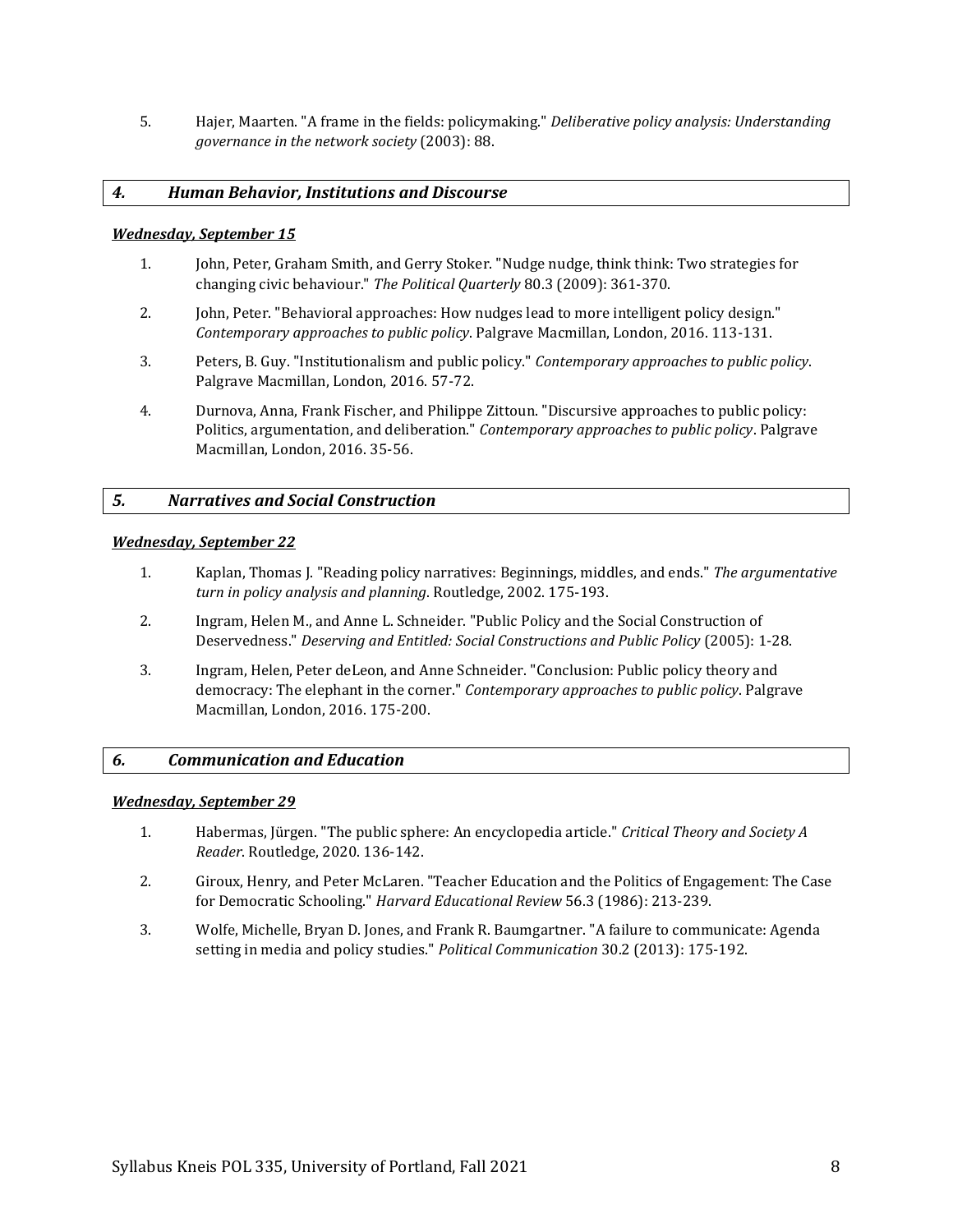# **UNIT 3: ETHICS AND SOCIETY**

# *7. Ethics*

❖ *Assignment 3: Response Essay "Discuss a Failure of US Policy and Sketch a Possible Solution" due Friday of Week 7, till 8PM PT*

#### *Wednesday, October 6*

- 1. Arendt, Hannah. "Thinking and moral considerations: A lecture." *Social Research* (1971): 417- 446.
- 2. Nussbaum, Martha C. "Beyond the social contract: capabilities and global justice. An Olaf Palme lecture, delivered in Oxford on 19 June 2003." *Oxford Development Studies* 32.1 (2004): 3-18.
- 3. McLoughlin, Daniel. "The fiction of sovereignty and the real state of exception: Giorgio Agamben's critique of Carl Schmitt." *Law, Culture and the Humanities* 12.3 (2016): 509-528.
- 4. Manuel, Tiffany. "Envisioning the possibilities for a good life: Exploring the public policy implications of intersectionality theory." *Journal of Women, Politics & Policy* 28.3-4 (2007): 173- 203.

# *8. Fall Break*

# *9. Social Policy*

#### *Wednesday, October 20*

- 1. Riesman, David, Denney Reuel, and Glazer Nathan. The Lonely Crowd: A Study of the Changing *American Character*. 1952. Chapter 1.
- 2. Biesta, Gert, and Robert Lawy. "From teaching citizenship to learning democracy: overcoming individualism in research, policy and practice." *Cambridge journal of education* 36.1 (2006): 63- 79.
- 3. Head, Brian W. "Wicked problems in public policy." *Public policy* 3.2 (2008): 101-118.

# **UNIT 4: POLICY AREAS**

#### *10. Foreign Policy*

#### *Wednesday, October 27*

- 1. Krasner, Stephen D. "Sovereignty." *Foreign Policy* (2001): 20-29.
- 2. Kagan, Robert. "Power and Weakness." *Policy Review* 113. June & July 2002. 3-28.
- 3. Biden Jr, Joseph R. "Why American Must Lead Again: Recusing US Foreign Policy after Trump." *Foreign Aff.* 99 (2020): 64.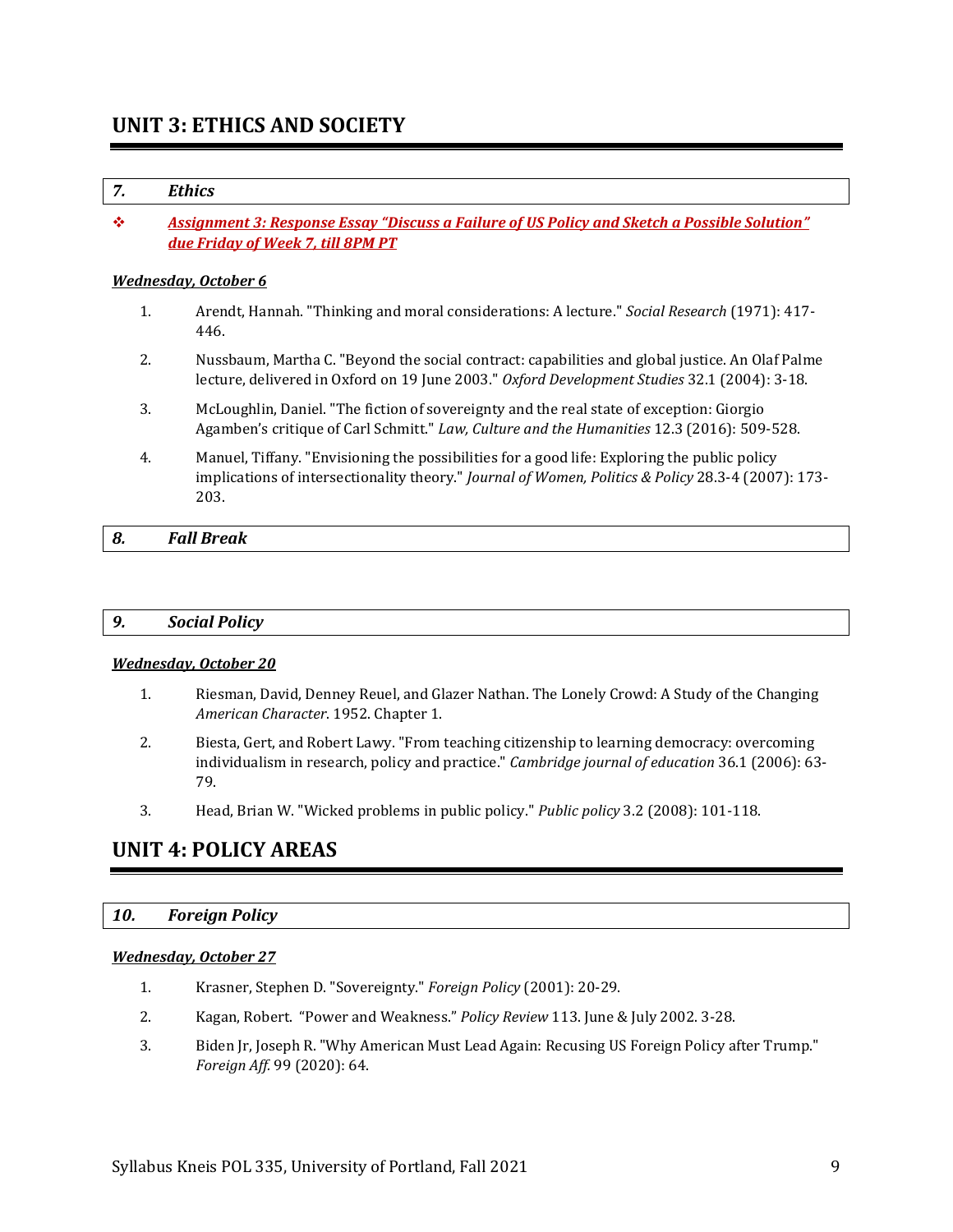- 4. Ashford, Emma. "Biden wants to return to a 'normal' foreign policy. That's the problem." *New York Times*, August 25 (2020).
- 5. Jacobs, Lawrence R., and Benjamin I. Page. "Who influences US foreign policy?." *American political science review* 99.1 (2005): 107-123.

### *Other Texts (Voluntary)*

- 6. Fukuyama, Francis. "The End of History." *The National Interest* 16 (Summer 1989): 3–18.
- 7. Huntington, Samuel P. "The clash of civilizations?." *Culture and politics*. Palgrave Macmillan, New York, 2000. 99-118.

# *11. Environmental, Energy, Indigenous and Rural Policy*

### *Wednesday, November 3*

- 1. Vreja, Lucia Ovidia, and Sergiu BĂLAN. "The Fourth Industrial Revolution And Sustainability." *Proceedings of the INTERNATIONAL MANAGEMENT CONFERENCE*. Vol. 14. No. 1. Faculty of Management, Academy of Economic Studies, Bucharest, Romania, 2020.
- 2. Giordono, Leanne S., et al. "Opposition "overblown"? Community response to wind energy siting in the Western United States." *Energy Research & Social Science* 43 (2018): 119-131.
- 3. Smith, Linda Tuhiwai. *Decolonizing methodologies: Research and indigenous peoples*. Zed Books Ltd., 2013. (excerpts)
- 4. Kneis, Philipp. "Rural policy and the cultural construction of the urban/rural divide in the United States and Europe." *The Routledge handbook of comparative rural policy*. Routledge, 2019. 223- 234.

# *12. Aging, Co-Construction, Recognition*

#### *Wednesday, November 10*

- 1. Kneis, Philipp, and Keith Baker. "Understanding the dimensions of aging and old age in rural areas." *The Routledge handbook of comparative rural policy*. Routledge, 2019. 203-211.
- 2. Pickard, Susan. "Governing Old Age: The Case Managed 'Older Person.'" *Sociology* 43.1 (2009): 67-84.
- 3. Wilson, Gail. "Co‐Production and Self‐Care: New Approaches to Managing Community Care Services for Older People." *Social Policy & Administration* 28.3 (1994): 236-250.

# *Other Texts (Voluntary)*

4. Iser, Mattias. "Recognition", The Stanford Encyclopedia of Philosophy. Edward N. Zalta (ed.), https://plato.stanford.edu/archives/sum2019/entries/recognition. Summer 2019.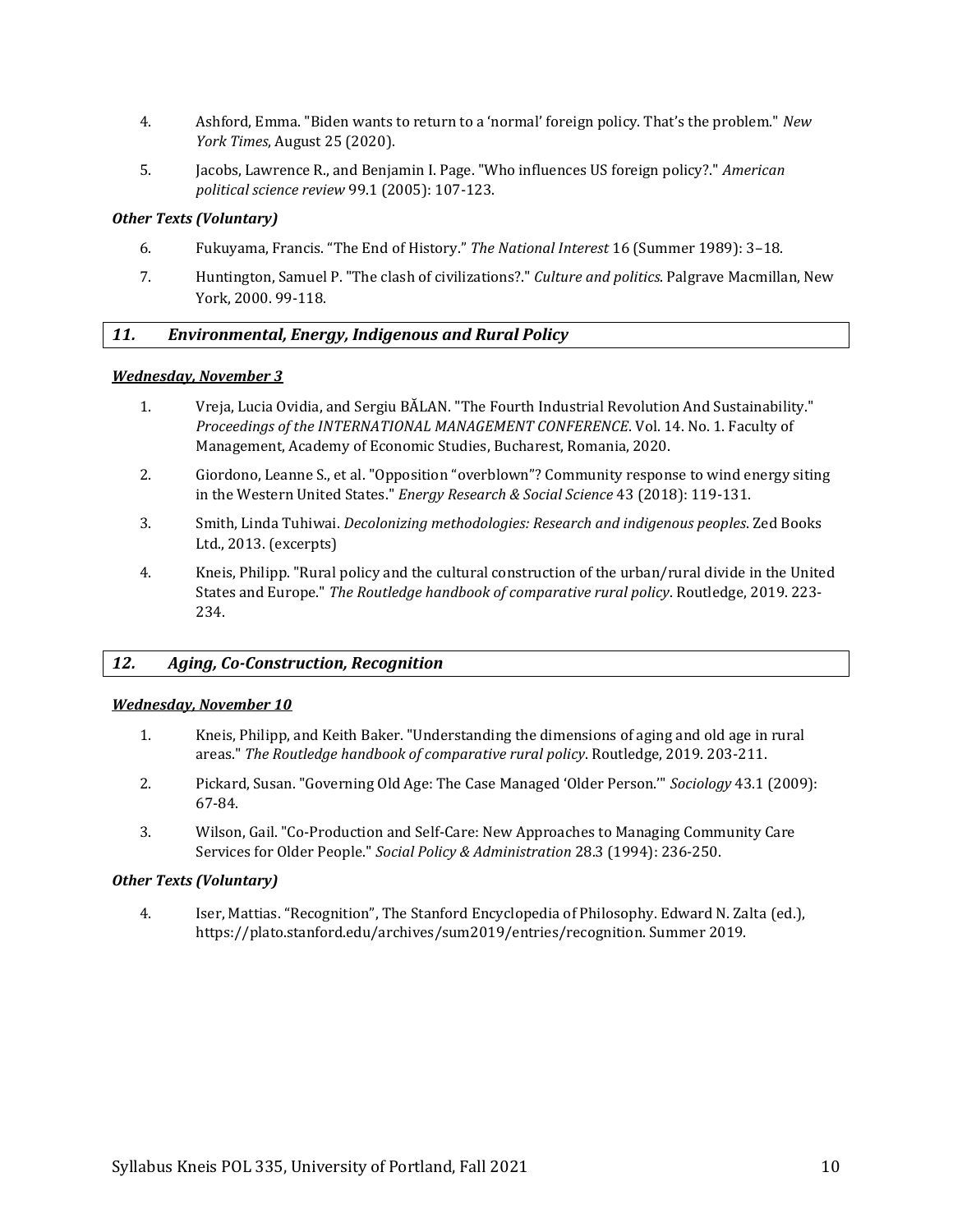# **UNIT 5: STUDENT RESEARCH**

# *13. Student Presentations Session I*

#### *Wednesday, November 17*

❖ *Assignment 4: Present your own research, via Moodle AND Discussion Board*

#### *14. Thanksgiving Break*

#### *Wednesday, November 24*

Thanksgiving

# *15. Presentations Session II*

#### *Wednesday, December 1*

Student Presentations Session II

❖ *Assignment 4: Present your own research, via Moodle AND Discussion Board*

#### *16. Exam Week: Final Paper Due*

❖ *Assignment 5: Send in Final Research Paper by Thursday, December 9, 8 PM PT, on Moodle*

#### <span id="page-10-0"></span>BIBLIOGRAPHY OF REQUIRED TEXTS  $4.$

<span id="page-10-1"></span>

| Week.Text# | <u>Texts in alphabetical order</u>                                                                                                                                                                                                |
|------------|-----------------------------------------------------------------------------------------------------------------------------------------------------------------------------------------------------------------------------------|
| 3.02       | Anyebe, Adam A. "An overview of approaches to the study of public policy." e-Bangi 15.1<br>(2018).                                                                                                                                |
| 7.01       | Arendt, Hannah. "Thinking and moral considerations: A lecture." Social Research (1971):<br>417-446.                                                                                                                               |
| 10.04      | Ashford, Emma. "Biden wants to return to a 'normal' foreign policy. That's the problem." New<br>York Times, August 25 (2020).                                                                                                     |
| 10.03      | Biden Jr, Joseph R. "Why American Must Lead Again: Recusing US Foreign Policy after<br>Trump." <i>Foreign Aff.</i> 99 (2020): 64.                                                                                                 |
| 9.02       | Biesta, Gert, and Robert Lawy. "From teaching citizenship to learning democracy:<br>overcoming individualism in research, policy and practice." Cambridge journal of education<br>36.1 (2006): 63-79.                             |
| 4.04       | Durnova, Anna, Frank Fischer, and Philippe Zittoun. "Discursive approaches to public policy:<br>Politics, argumentation, and deliberation." Contemporary approaches to public policy.<br>Palgrave Macmillan, London, 2016. 35-56. |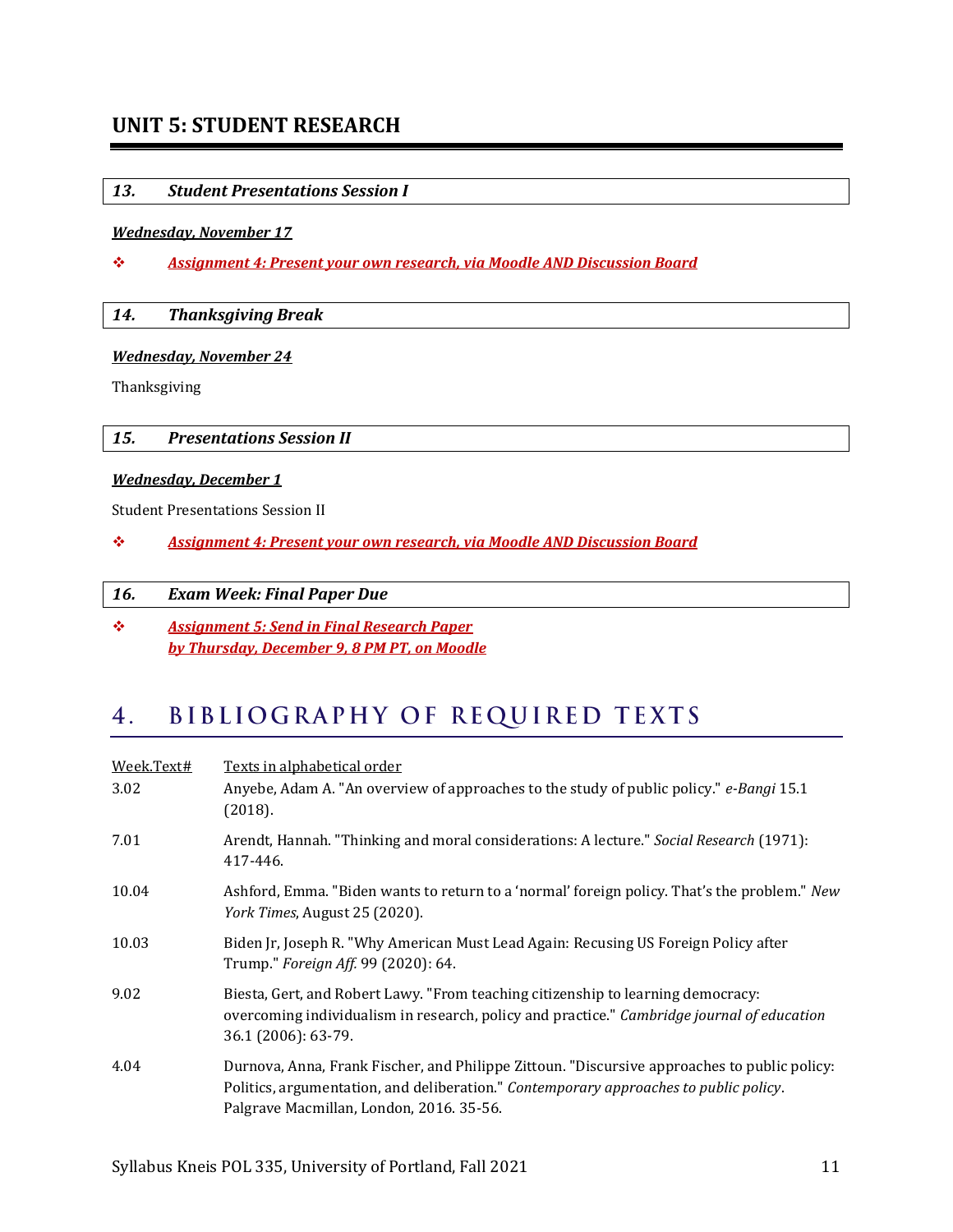| 10.06 | Fukuyama, Francis. "The End of History." The National Interest 16 (Summer 1989): 3-18.                                                                                                                                    |  |
|-------|---------------------------------------------------------------------------------------------------------------------------------------------------------------------------------------------------------------------------|--|
| 11.02 | Giordono, Leanne S., et al. "Opposition "overblown"? Community response to wind energy<br>siting in the Western United States." Energy Research & Social Science 43 (2018): 119-131.                                      |  |
| 6.02  | Giroux, Henry, and Peter McLaren. "Teacher Education and the Politics of Engagement: The<br>Case for Democratic Schooling." Harvard Educational Review 56.3 (1986): 213-239.                                              |  |
| 6.01  | Habermas, Jürgen. "The public sphere: An encyclopedia article." Critical Theory and Society A<br>Reader. Routledge, 2020. 136-142.                                                                                        |  |
| 3.05  | Hajer, Maarten. "A frame in the fields: policymaking." Deliberative policy analysis:<br>Understanding governance in the network society (2003): 88.                                                                       |  |
| 2.02  | Hardin, Garrett. "The tragedy of the commons." Journal of Natural Resources Policy Research<br>1.3 (2009): 243-253.                                                                                                       |  |
| 9.03  | Head, Brian W. "Wicked problems in public policy." Public policy 3.2 (2008): 101-118.                                                                                                                                     |  |
| 1.02  | Heilbroner, Robert L. "What has posterity ever done for me?" The New York Times, Jan. 19,<br>1975.                                                                                                                        |  |
| 3.04  | Hoppe, Robert. "Policy analysis, science and politics: from 'speaking truth to power' to<br>'making sense together'." Science and public policy 26.3 (1999): 201-210.                                                     |  |
| 10.07 | Huntington, Samuel P. "The clash of civilizations?." Culture and politics. Palgrave Macmillan,<br>New York, 2000. 99-118.                                                                                                 |  |
| 5.03  | Ingram, Helen, Peter deLeon, and Anne Schneider. "Conclusion: Public policy theory and<br>democracy: The elephant in the corner." Contemporary approaches to public policy. Palgrave<br>Macmillan, London, 2016. 175-200. |  |
| 5.02  | Ingram, Helen M., and Anne L. Schneider. "Public Policy and the Social Construction of<br>Deservedness." Deserving and Entitled: Social Constructions and Public Policy (2005): 1-28.                                     |  |
| 12.04 | Iser, Mattias. "Recognition", The Stanford Encyclopedia of Philosophy. Edward N. Zalta (ed.),<br>https://plato.stanford.edu/archives/sum2019/entries/recognition. Summer 2019.                                            |  |
| 10.05 | Jacobs, Lawrence R., and Benjamin I. Page. "Who influences US foreign policy?." American<br>political science review 99.1 (2005): 107-123.                                                                                |  |
| 4.01  | John, Peter, Graham Smith, and Gerry Stoker. "Nudge nudge, think think: Two strategies for<br>changing civic behaviour." The Political Quarterly 80.3 (2009): 361-370.                                                    |  |
| 4.02  | John, Peter. "Behavioral approaches: How nudges lead to more intelligent policy design."<br>Contemporary approaches to public policy. Palgrave Macmillan, London, 2016. 113-131.                                          |  |
| 10.02 | Kagan, Robert. "Power and Weakness." Policy Review 113. June & July 2002. 3-28.                                                                                                                                           |  |
| 5.01  | Kaplan, Thomas J. "Reading policy narratives: Beginnings, middles, and ends." The<br>argumentative turn in policy analysis and planning. Routledge, 2002. 175-193.                                                        |  |
| 11.04 | Kneis, Philipp. "Rural policy and the cultural construction of the urban/rural divide in the<br>United States and Europe." The Routledge handbook of comparative rural policy. Routledge,<br>2019.223-234.                |  |
| 12.01 | Kneis, Philipp, and Keith Baker. "Understanding the dimensions of aging and old age in rural<br>areas." The Routledge handbook of comparative rural policy. Routledge, 2019. 203-211.                                     |  |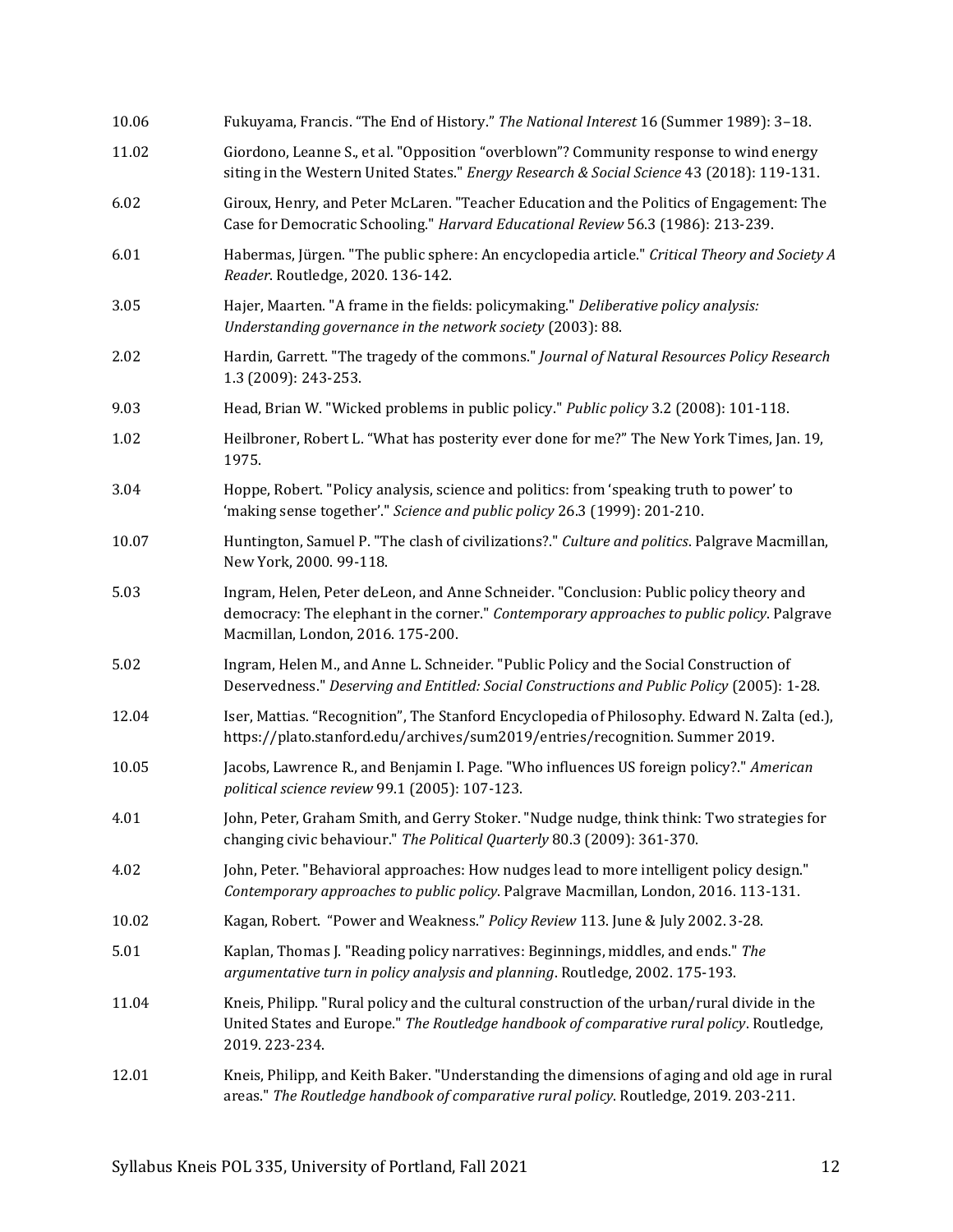| 10.01 | Krasner, Stephen D. "Sovereignty." Foreign Policy (2001): 20-29.                                                                                                                                                                                          |  |  |  |  |
|-------|-----------------------------------------------------------------------------------------------------------------------------------------------------------------------------------------------------------------------------------------------------------|--|--|--|--|
| 7.03  | McLoughlin, Daniel. "The fiction of sovereignty and the real state of exception: Giorgio<br>Agamben's critique of Carl Schmitt." Law, Culture and the Humanities 12.3 (2016): 509-528.                                                                    |  |  |  |  |
| 7.04  | Manuel, Tiffany. "Envisioning the possibilities for a good life: Exploring the public policy<br>implications of intersectionality theory." Journal of Women, Politics & Policy 28.3-4 (2007):<br>173-203.                                                 |  |  |  |  |
| 7.02  | Nussbaum, Martha C. "Beyond the social contract: capabilities and global justice. An Olaf<br>Palme lecture, delivered in Oxford on 19 June 2003." Oxford Development Studies 32.1<br>$(2004): 3-18.$                                                      |  |  |  |  |
| 1.01  | Pecorino, Philip. "Kant, The Categorical Imperative, and the Golden Rule."                                                                                                                                                                                |  |  |  |  |
| 4.03  | Peters, B. Guy. "Institutionalism and public policy." Contemporary approaches to public policy.<br>Palgrave Macmillan, London, 2016. 57-72.                                                                                                               |  |  |  |  |
| 2.01  | Peters, B. Guy, and Philippe Zittoun. "Introduction." Contemporary Approaches to Public<br>Policy. Palgrave Macmillan, London, 2016. 1-14.                                                                                                                |  |  |  |  |
| 12.02 | Pickard, Susan. "Governing Old Age: The Case Managed 'Older Person." Sociology 43.1<br>$(2009): 67-84.$                                                                                                                                                   |  |  |  |  |
| 9.01  | Riesman, David, Denney Reuel, and Glazer Nathan. The Lonely Crowd: A Study of the<br>Changing American Character. 1952. Chapter 1.                                                                                                                        |  |  |  |  |
| 2.03  | Roots, Roger I. "When laws backfire: Unintended consequences of public policy." American<br>Behavioral Scientist 47.11 (2004): 1376-1394.                                                                                                                 |  |  |  |  |
| 2.04  | Sabatier, Paul A. "Toward better theories of the policy process." PS: Political Science &<br>Politics 24.2 (1991): 147-156.                                                                                                                               |  |  |  |  |
| 3.03  | Skidmore, Max J. "Ethics and Public Service." Annals of the American Academy of Political<br>and Social Science 537 (1995): 25-36.                                                                                                                        |  |  |  |  |
| 11.03 | Smith, Linda Tuhiwai. Decolonizing methodologies: Research and indigenous peoples. Zed<br>Books Ltd., 2013. (excerpts)                                                                                                                                    |  |  |  |  |
| 11.01 | Vreja, Lucia Ovidia, and Sergiu BĂLAN. "The Fourth Industrial Revolution And<br>Sustainability." Proceedings of the INTERNATIONAL MANAGEMENT CONFERENCE, Vol. 14.<br>No. 1. Faculty of Management, Academy of Economic Studies, Bucharest, Romania, 2020. |  |  |  |  |
| 3.01  | Weber, Max. "Politics as Vocation." (Speech at Munich University, 1918). Published as<br>"Politik als Beruf." In: Gesammelte Politische Schriften. Munich, 1921. 396-450. English<br>Version 1968.                                                        |  |  |  |  |
| 12.03 | Wilson, Gail. "Co-Production and Self-Care: New Approaches to Managing Community Care<br>Services for Older People1." Social Policy & Administration 28.3 (1994): 236-250.                                                                                |  |  |  |  |
| 6.03  | Wolfe, Michelle, Bryan D. Jones, and Frank R. Baumgartner. "A failure to communicate:<br>Agenda setting in media and policy studies." Political Communication 30.2 (2013): 175-192.                                                                       |  |  |  |  |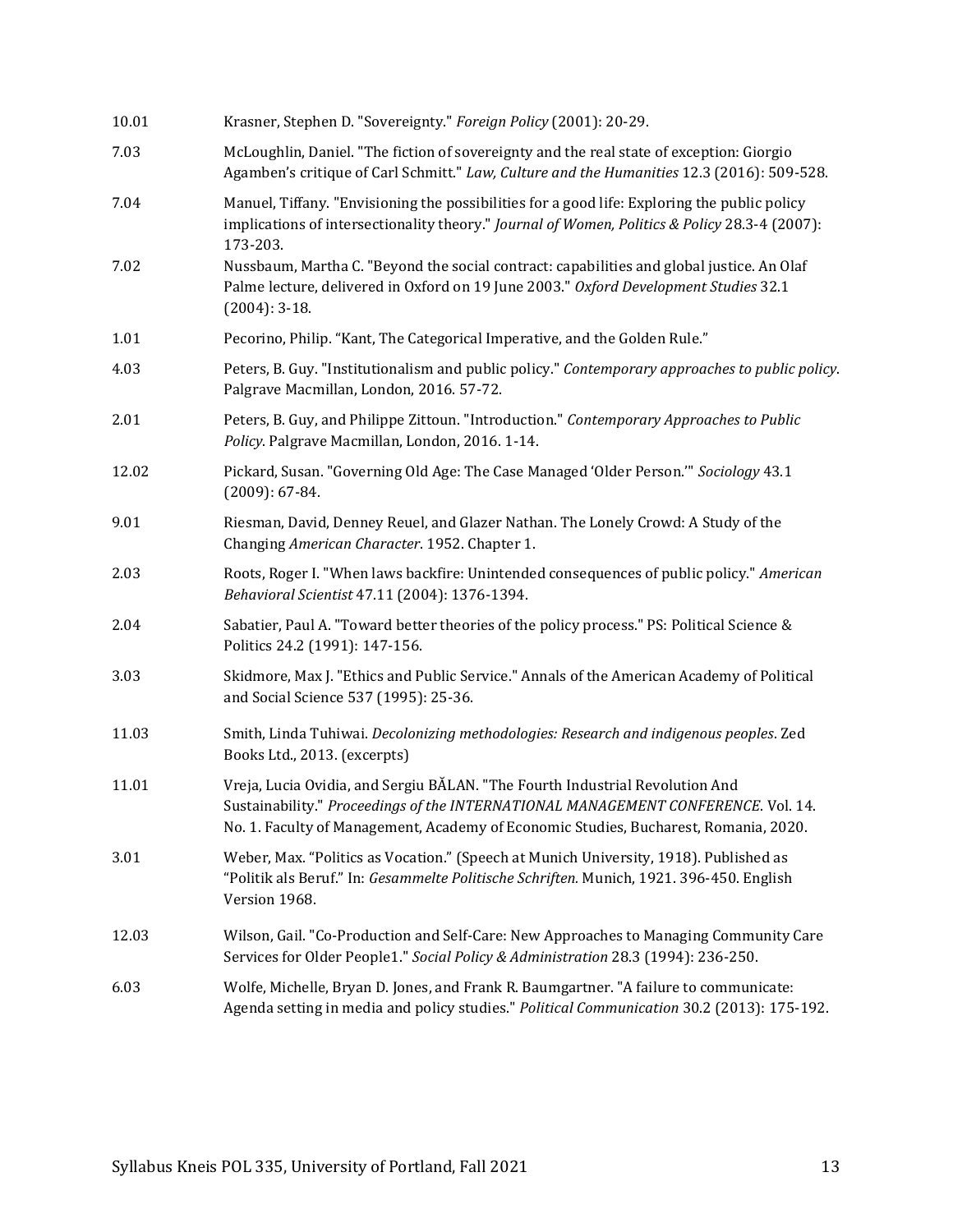#### <span id="page-13-0"></span>COURSE ASSIGNMENTS AND GRADING  $5<sub>1</sub>$

# **General Remarks:**

- All these assignments are **submitted in writing**. The two presentations have to be submitted to the entire class via the discussion forum (upload as PDF), the response and research paper are only sent to the instructor via e-mail (if you do not receive a confirmation that I have received it within 2 business days, please tell me).
- You are expected to use **correct English**. If there too many mistakes, text understanding may suffer, and you may also be downgraded for complexity. Perform a spell-check (not just via the computer!).
- Pages have to be numbered.
- Text formatting for **all** assignments except discussion posts: 12 point Times, 1.5-spaced, 1 in. margins. Include your name, assignment type, and date in the first line, second line title in bold, one free line, then the text, then works cited, such as:

Name, First Name: Text Presentation, MM/DD/YYYY

**Title of Your Presentation (either a topical title, or "Presentation on the Text by N.N.")**

Text (of the length specified)

# **Works Cited**

List the works you cited, either APA or MLA style

# **Researching Articles and Books:**

- Any materials you find for use in your own research should be coming from **academic journals or books**. You may also use original sources (media examples), but need to find 2 research articles minimum.
- Research articles or books are basically distinguished from other materials in that they do not primarily focus on exposition but on **analysis**, and on commenting on other research. **The articles chosen for this class are supposed to serve as examples**.
- You can find such materials, for instance, through the use of **Google Scholar** [\(http://scholar.google.com\)](http://scholar.google.com/). **Library catalogs** will be available to you as well.
- **News sources and statistics** can be used but only to supplement research articles, not to replace them.
- Internet sources are good if they are of a scholarly nature.
- Wikipedia can be a good starting point for research it is never its ultimate end!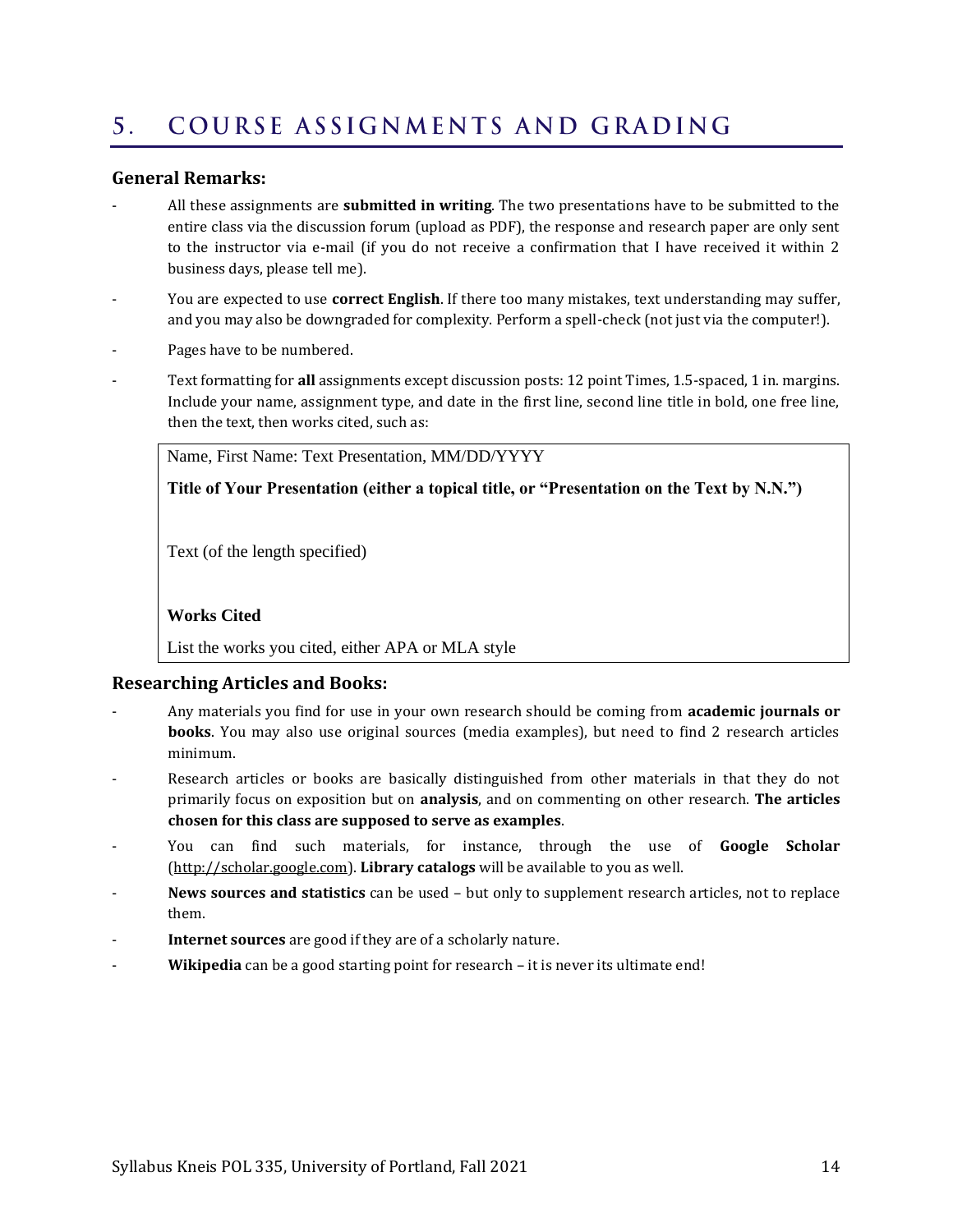# **Explanation of individual assignments:**

# ❖ **1 Discussion Board (10 points / 20%). Due Regularly**

Students will have to participate regularly in the Moodle discussion board.

## *Additional Guidelines:*

- Introduce yourself initially to Moodle by saying who you are, what your study interests are, and whatever else you would like people to know about yourself.
- Discussions will be graded in terms of frequency of participation and quality of your contributions. Students need to participate on at least 2-3 days per week.
- You then need to write **at least 10 posts for Moodle of substantial length and quality**. Quality posts are those that are substantial in content and indicate that the student is engaged with the course readings and content (i.e. posts are not "off the top of your head," but rather demonstrate that you have completed and understood the course readings). Such post cannot just be brief responses of twitter length, or a mere link, but have to be contributions for discussion of at least 2 paragraphs of length which open up a possible discussion topic and/or discuss or introduce a topic and/or provide a thoughtful response to a post opened by someone else earlier.
- You are **also expected to respond in other ways**, by briefly commenting on other people's comments. These will not be graded, as they are part of the class conversation.

### *Grading: 10 points total*

- 1 point per post, but only a maximum of 10 points.

# ❖ **2 Presentation of one assigned text (5 points / 10%). Due depending on when the text is assigned, via Assignments & Discussion Board**

In the beginning of the quarter, the texts will be distributed amongst all participants. The presentation should introduce the main arguments of the text and briefly explain the historical background. The length of the presentation should be **approx. 1 page of text**. Presenters will then also be responsible for facilitating the class discourse by being the experts on the text. Whether you are presenting or not, **everybody is required to read all the texts**, unless they are marked as additional. You may upload texts as separate documents, or post in the forum. Mark it as "**Text Presentation**".

#### *Additional Guidelines:*

- You are the expert on the text. You can assume everyone else has read the text as well (they should). Nevertheless, recap the major arguments of the text.
- None of the texts holds absolute truth. All of them are written from a specific point of view, with which you may agree or disagree. If you voice any such judgment, you need to provide reasons.
- Prepare up to 2 questions for class discussion.
- For general remarks, see the presentation guidelines in Appendix I.

#### *Grading: 5 points total*

- complexity of the argument (3 points)
- correct rendition of the text's argument (½ point)
- correct citations (½ point)
- clarity and correctness of writing  $(\frac{1}{2}$  point)
- handling your responses to questions in the discussion  $(1/2)$  point)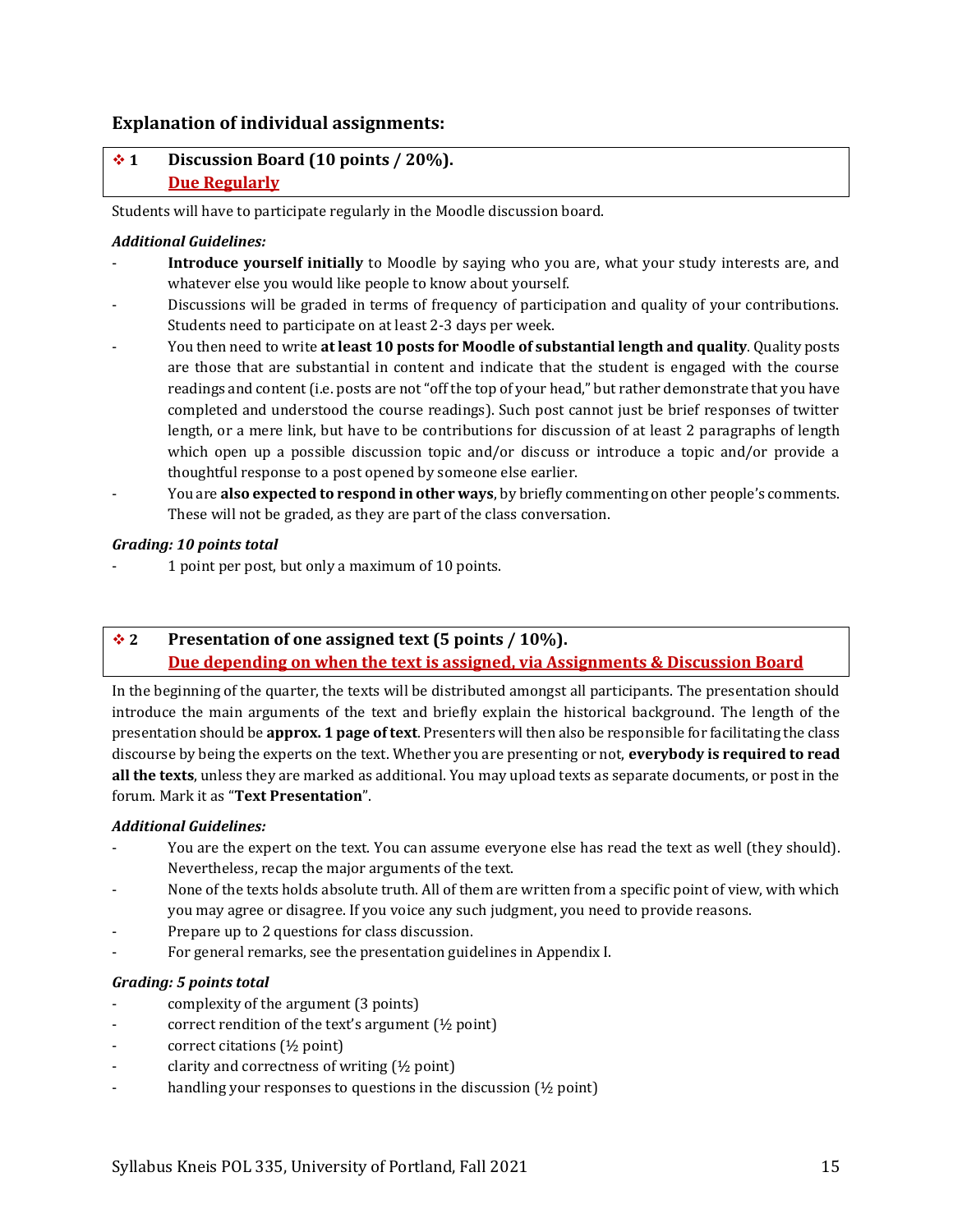# ❖ **3 Midterm Response Essay (10 points / 20%). Due Friday of Week 7, 8 PM Pacific Time, via Assignments**

This is an opinion piece which is based upon the seminar readings and discussions, and can already prepare ideas for your research. You are supposed to develop a thesis in the beginning, and then develop arguments in support of the thesis, but also hint at possible counterarguments. You do not need to find additional research articles or books. Standard citation methods apply. The paper should be **approx. 2 pages** of text (12 point Times, 1.5-spaced, 1 in. margins) plus bibliography.

# *Grading: 10 points total*

- 5 points for complexity of the argument
- 2 points for correct bibliography and correct citation (choose either MLA or APA, see Appendices II and III, pag[e 22,](#page-21-0) and stick to one method throughout your paper).
- 1 point for spelling and language
- 1 point for structure
- 1 point for fulfilling formal criteria (formatting, length, etc.)
- Penalties for turning it in later: Same day but late: -½ a point; then -1 point per day

# ❖ **4 Research Presentation (10 points / 20%). Due Anytime During Weeks 14/15, via Assignments & Discussion Board**

Students will present a topic of their own choice to the entire class. The presentation should be the equivalent **2 pages of text and a PowerPoint (up to 10 slides)**. The presentation should ideally be a preparation for the final research paper. You are expected to find 3 scholarly sources for your research that are not part of the assigned reading in class.

# *Additional Guidelines:*

- Find your own topic, and discuss it with the instructor in beforehand via e-mail.
- Find a minimum of 3 new scholarly articles for your research.
- Justify why you think your topic is of relevance.
- Put your own topic into its proper historical and/or political context.
- Structure your argument clearly.
- Prepare up to 3 questions for class discussion.
- For general remarks, see the presentation guidelines in Appendix I.

# *Grading: 10 points total*

- complexity of the argument (5 points)
- correct rendition of the your argument (1 point)
- additional scholarly sources (3 points)
- clarity and correctness of writing  $(\frac{1}{2}$  point)
- handling your responses to questions in the discussion  $(½$  point)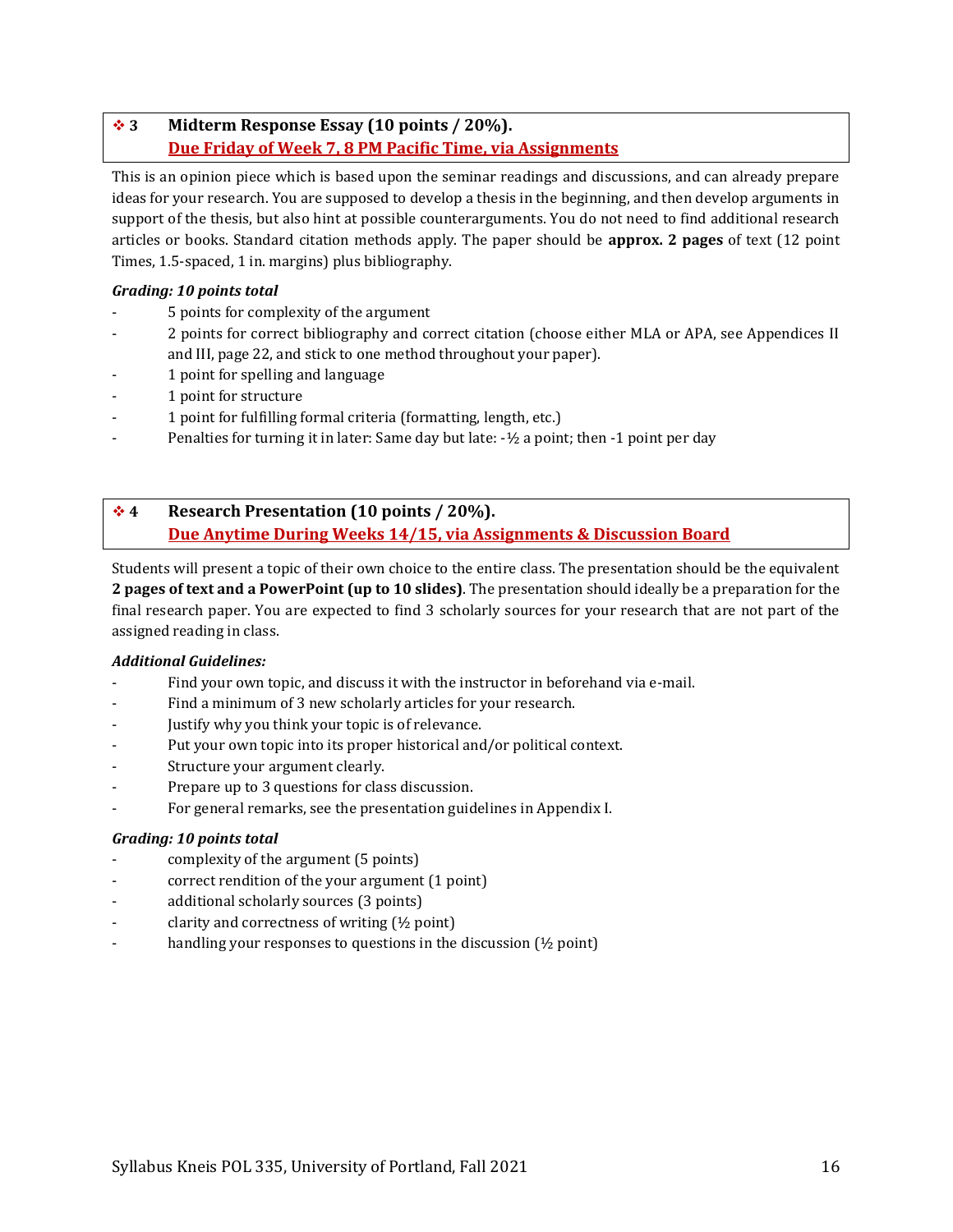# ❖ **5 Final Research Paper on a topic of your own choice (15 points / 30%). Due Thursday of Week 16, 8 PM Pacific Time, via Assignments**

This research paper can be based on the preceding research presentation. Unlike the response paper, your focus has to be on analysis rather than on opinion. You are supposed to develop a thesis in the beginning, and then develop arguments in support of the thesis, but also hint at possible counterarguments. You need to use at least 2 of the texts discussed throughout the seminar, and to find at least 3 additional scholarly research articles or books. Standard citation methods apply. The paper should be a minimum of **5 pages of text**, no more than 6 (12 point Times, 1.5-spaced, 1 in. margins) plus bibliography in addition to the allotted pages.

# *Grading: 15 points total*

- 5 points for complexity of the argument
- 2 points for correct bibliography and correct citation (choose either MLA or APA, see Appendices II and III, pag[e 22,](#page-21-0) and stick to one method throughout your paper).
- 1 point for spelling and language
- 1 point for structure
- 1 point for fulfilling formal criteria (formatting, length, etc.)
- 1 point per cited article or book that was assigned for class (up to 2 points)
- 1 point per cited article or book that you individually researched (up to 3 points)
- Penalties for turning it in later: Same day but late: -1/2 a point; then -1 point per day

#### <span id="page-16-0"></span>FINAL GRADE DISTRIBUTION 6.

| Maximum possible points:   |                                                                                                                |                   |                                                              | 50 points |                   |      |        |
|----------------------------|----------------------------------------------------------------------------------------------------------------|-------------------|--------------------------------------------------------------|-----------|-------------------|------|--------|
| 1.<br>2.<br>3.<br>4.<br>5. | Discussion Board:<br>Text Presentation:<br>Response Paper:<br><b>Research Presentation:</b><br>Research Paper: |                   | 10 points<br>5 points<br>10 points<br>10 points<br>15 points |           |                   |      |        |
| A                          | 95%                                                                                                            | to under or equal | 100%                                                         | 47.5      | to under or equal | 50   | points |
| A-                         | 90%                                                                                                            | to under          | 95%                                                          | 45        | to under          | 47.5 | points |
| $B+$                       | 87%                                                                                                            | to under          | 90%                                                          | 43.5      | to under          | 45   | points |
| B                          | 83%                                                                                                            | to under          | 87%                                                          | 41.5      | to under          | 43.5 | points |
| В-                         | 80%                                                                                                            | to under          | 83%                                                          | 40        | to under          | 41.5 | points |
| $C+$                       | 77%                                                                                                            | to under          | 80%                                                          | 38.5      | to under          | 40   | points |
| C                          | 73%                                                                                                            | to under          | 77%                                                          | 36.5      | to under          | 38.5 | points |
| C-                         | 70%                                                                                                            | to under          | 73%                                                          | 35        | to under          | 36.5 | points |
| $D+$                       | 67%                                                                                                            | to under          | 70%                                                          | 33.5      | to under          | 35   | points |
| D                          | 63%                                                                                                            | to under          | 67%                                                          | 31.5      | to under          | 33.5 | points |
| D-                         | 60%                                                                                                            | to under          | 63%                                                          | 30        | to under          | 31.5 | points |
| F                          | 0%                                                                                                             | to under          | 60%                                                          | 0         | to under          | 30   | points |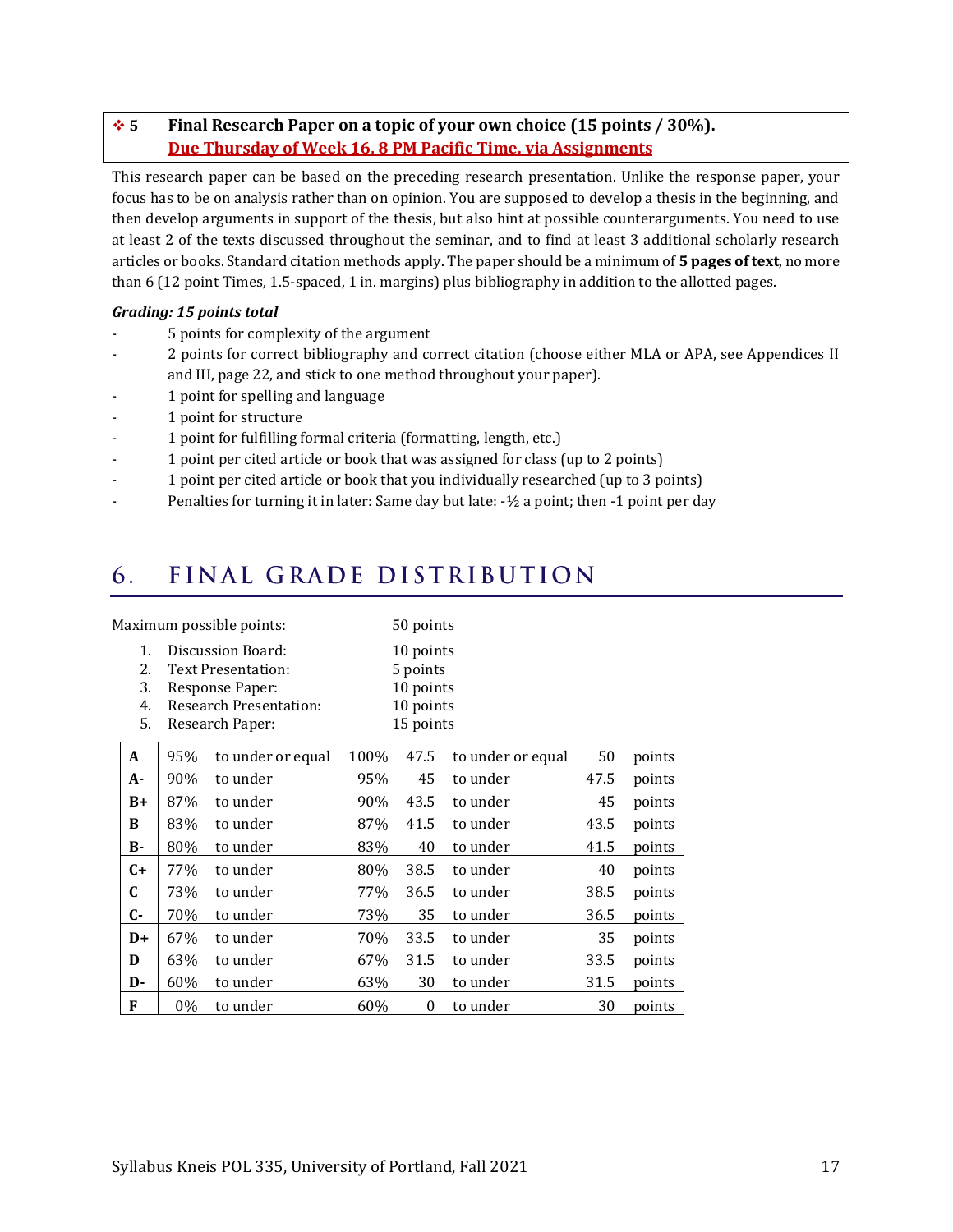#### <span id="page-17-0"></span>STUDENT LEARNING OUTCOMES  $7.$

# **7.1. Political Science Learning Outcomes:**

Political science and global affairs graduates of the University of Portland will be able to:

- 1. Demonstrate elementary knowledge within three areas of the discipline of political science--American Politics, world politics, and political theory--that will serve as the building blocks for mastery of the discipline over time.
	- a) Demonstrate foundational knowledge of key concepts, theories and discourses within American politics, world politics, and political theory.
- 2. Understand and demonstrate a foundational knowledge of methodological approaches in political science.
	- a) Understand the role that theory plays in guiding methodological decisions within research.
	- b) Demonstrate knowledge of the fundamentals of conducting research in political science for a variety of methodological approaches.
- 3. Demonstrate advanced knowledge/mastery of political science subfields, including international relations, comparative politics, American politics, and political theory by critically assessing their key concepts, theories, and discourses.
	- a) Identify and explain the key concepts, theories, and discourses of the scholarly research within the subfields of the discipline.
	- b) Critically evaluate the key concepts, theories, and discourses of scholarly research within the subfields of the discipline.
- 4. Analyze and apply key concepts, theories, and discourses in at least one of the four subfields of political science.
	- a) Articulate a critical analysis of a problem within political science through a research paper (18-25 pages) that establishes a novel research question, clear thesis, cogent argumentation and conclusions, and that properly engages the relevant scholarly literature in the given field.
	- b) Within this research paper, apply the fundamentals of a research design as mastered in [POL](http://up.smartcatalogiq.com/2021-2022/bulletin/Courses/POL-Political-Science/Introductory-Courses/POL-250)  [250](http://up.smartcatalogiq.com/2021-2022/bulletin/Courses/POL-Political-Science/Introductory-Courses/POL-250) *Political Inquiry and Analysis*.

[\(up.smartcatalogiq.com/2021-2022/bulletin/College-of-Arts-and-Sciences/Degrees-and-Programs/Political-Science\)](http://up.smartcatalogiq.com/2021-2022/bulletin/College-of-Arts-and-Sciences/Degrees-and-Programs/Political-Science)

# **7.2. General Learning Outcomes**

Students who take this course will be able to

- 1. Identify, define and analyze some important concepts in political and cultural theory, specifically as they pertain to the central issues relevant to political and social dimensions of various forms of media. This included the ability to identify and evaluate core ideas of media theory, and the arguments that support them. This includes knowledge in political science theory and cultural studies and is measured through coursework.
- 2. Analyze current social issues and place them in historical context(s). Specifically, you will be given a genealogy of the ideas of the relationship between media and the state, and work with texts ancient and modern that help you situate current social issues.
- 3. Accumulate, contextualize, recall, analyze and critically interpret some of the major issues in political theory as well as critical domain knowledge with an interdisciplinary outlook by utilizing methods and approaches applicable to the disciplines of political science and cultural studies.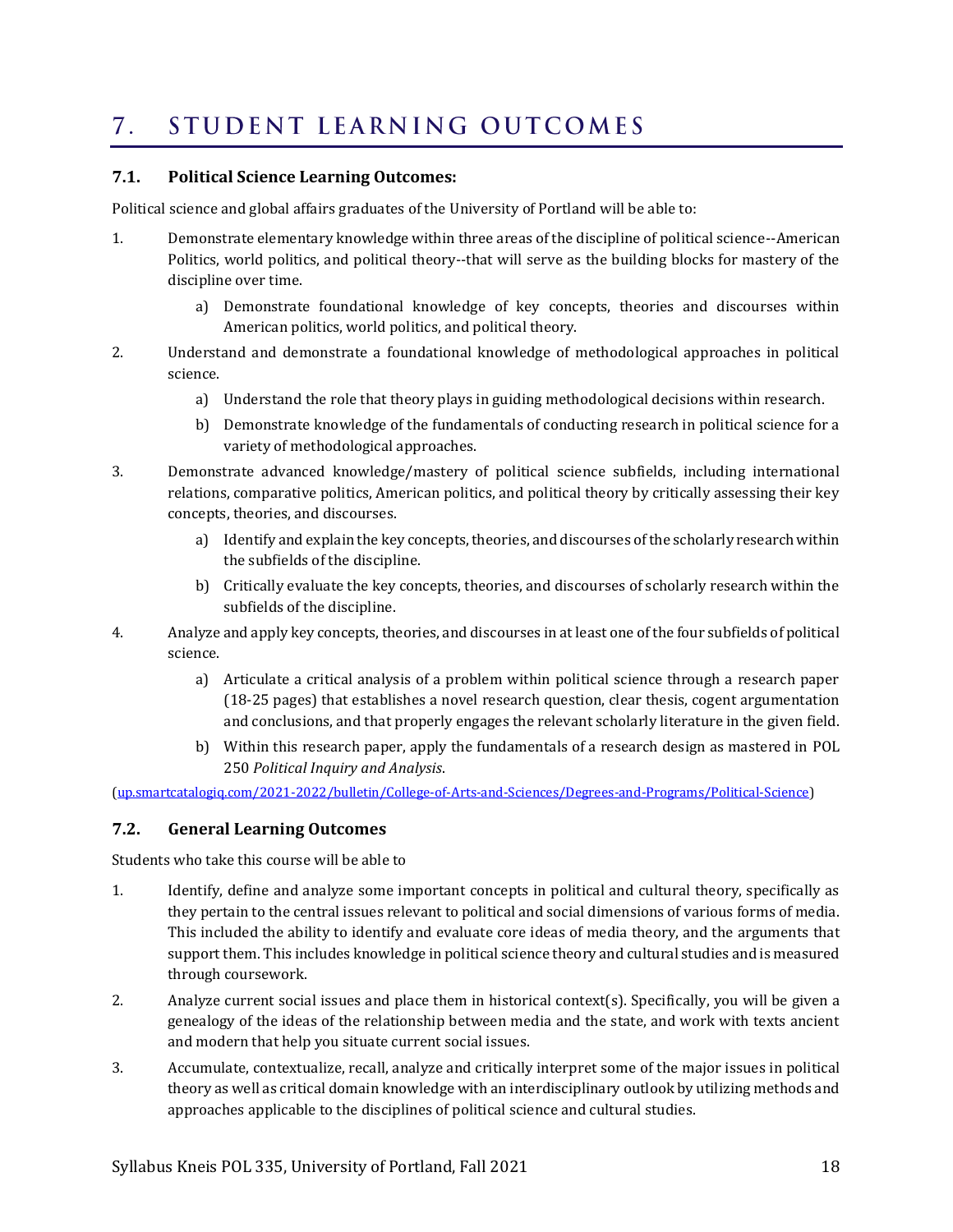- 4. Recognize the necessity to theorize culture and politics and to apply different theoretical models to different circumstances. Also follow the principle of a "ruthless criticism of everything existing" (Marx to Ruge, 1843) by critiquing the nature, value, and limitations of the basic methods of the social sciences.
- 5. Express the basic argument of a scholarly text and use it as a resource.
- 6. Work collaboratively and collegially, by sharing ideas and analyses in a respectful but critical and mutually enriching manner.

Discuss and make arguments about these concepts and issues in writing by relating them to contemporary political debates as reflected in contemporary culture. Students will develop own scholarly approaches to a topic, and conduct own research.

# **7.3. University Core Course Requirements**

The University of Portland offers a liberal arts Core Curriculum with a vision of students acquiring knowledge, skills, and values that will prepare you to respond to the needs of the world and its human family, while having a foundation of multiple lenses to address enduring questions of human concern. The University Core Curriculum strives to achieve this vision by cultivating six habits of heart and mind in all graduates regardless of major.

As a priority for this Core class, our focus is the "Global and Historical Consciousness" habit. As part of developing that habit, this course will prioritize students learning to (1) use scientific thinking to understand how the world works, and to (3) use empirical analysis to address human, social, or ecological problems. Toward this end, as one specific Core learning outcome for this class, the expectation is that students who complete this course will be able to demonstrate their understanding of the Global political system by applying their scientific knowledge and empirical analysis to relevant political problems in the world.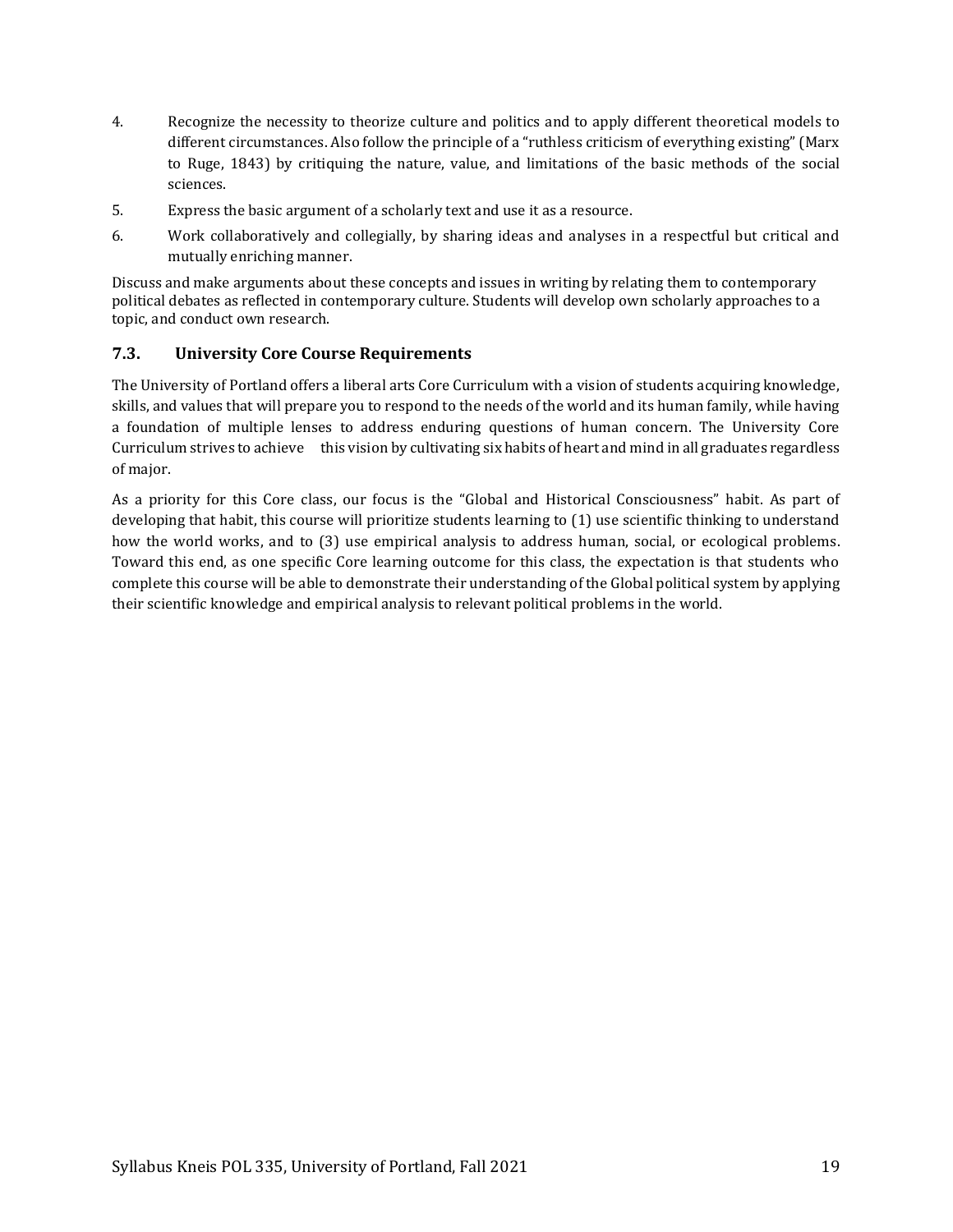# <span id="page-19-0"></span>**GENERAL ARGUMENTATION RULES**  $8<sub>1</sub>$ (FOR PRESENTATIONS AND PAPERS)

- If you refer to somebody or a text, always provide a detailed source. Never say "As Aristotle has said, …" but provide a concrete source. You will find that many quotes are continually misattributed. Do the research.
- Be respectful of others' opinions and arguments, no matter how harshly you may disagree. Any criticism must be aimed at the argument or subject matter ("*argumentum ad rem*"), not at the person ("*argumentum ad hominem*").
- If you disagree with a certain position, make sure you represent it accurately in all its scope, and not as a distorted caricature ("straw man argument").
- Base your argument on a solid database, not just on your own experiences or things you have heard ("anecdotal evidence").
- Just because a famous or influential person made a certain argument, does not automatically provide it with legitimacy ("argument from authority").
- Just because something occurs in nature, does not make it good ("naturalistic fallacy").
- See also: www.fallacyfiles.org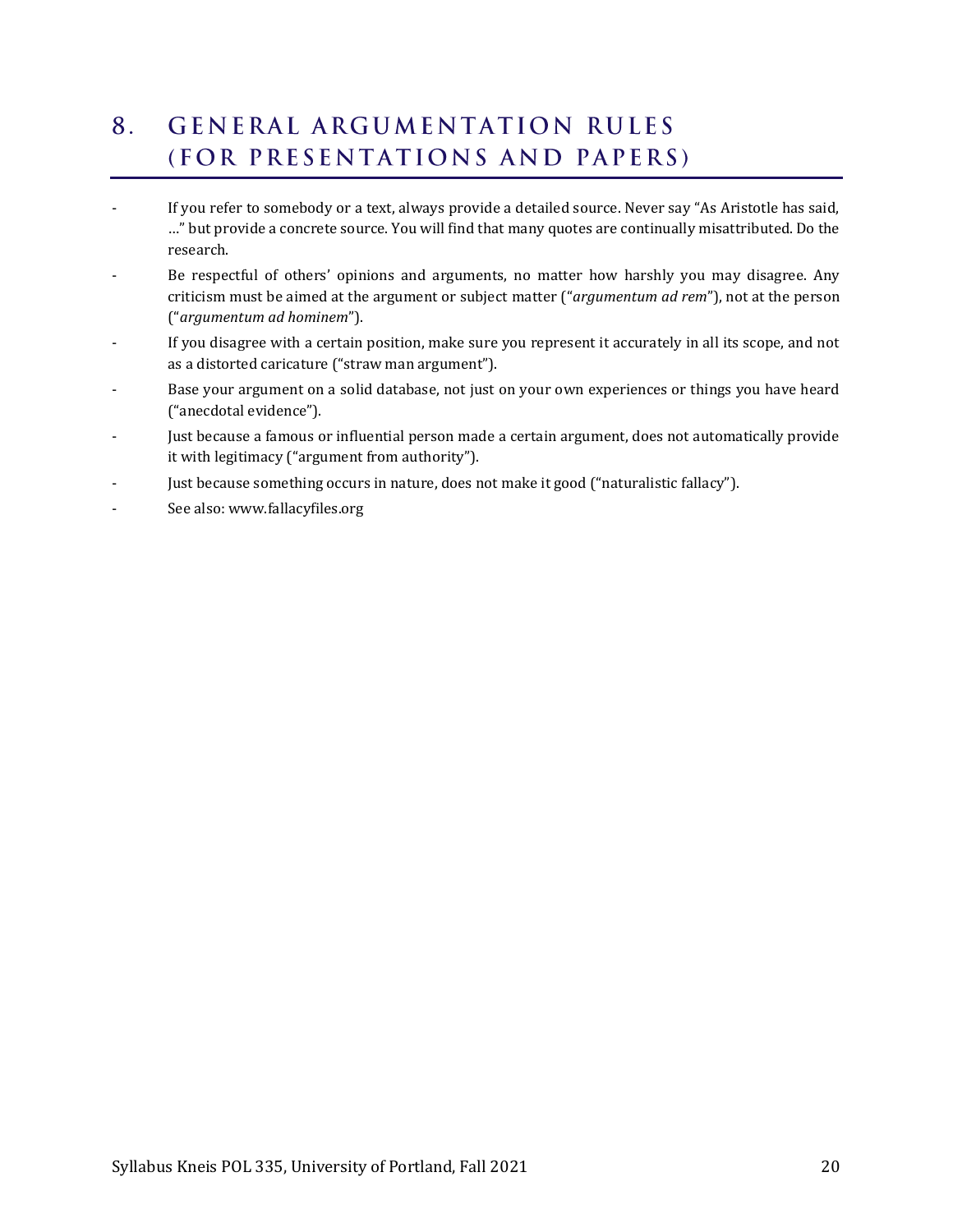#### <span id="page-20-0"></span>APPENDIX I: PRESENTATION GUIDELINES  $9<sub>1</sub>$

# **9.1. When Introducing a Text**

*These questions need not be answered verbatim or in that order– but address them or be kept in mind.*

- What is it about?
- Who is the author? (relevant if important person of history -- but no extended biographies)
- What is the context?
- What is the line of argument?
- What are the theoretical assumptions? Does the text speak to a specific school of thought?
- How is it written? What can you derive from the structure of the text?
- How was it perceived? What has it achieved? (relevant if this text is a historical source or has had a deep impact on a field of research)
- Provide own evaluations and analysis, briefly.

# **9.2. When Presenting Your Own Analysis or Argument**

*These questions need not be answered verbatim or in that order– but address them or be kept in mind.*

- Be transparent: name your sources, provide a handout with a bibliography and a structure of your presentation.
- Provide a clear line of argument
- Prefer analysis over opinion, personal experiences and anecdotal knowledge
- Be clear to differentiate between your own analysis and someone else's.

# **9.3. Q&A Rules**

- Welcome critique as an opportunity to better yourself.
- When critiquing others, aim the argument at the issue, not the person, and remain respectful.
- When you don't know what to answer, offer to follow up with them later -- don't improvise.

# **9.4. General Presentation Rules**

- Everybody is nervous. EVERYBODY.
- Everybody makes mistakes.
- Preparation always helps.
- Practice.
- A class presentation is supposed to help you to learn, you are not expected to be perfect.

#### *9.4.1.Content*

The presentation is not about you. It is about the content.

# *9.4.2. Structure*

- You are *communicating*, not talking *at* somebody.
- Make sure you do everything to get your message across in the short time you have.
- Tell them what you're about to tell them. -- Tell them. -- Tell them what you've just told them.
- Intelligent redundancy is good.
- Patronizing is bad.

### *9.4.3.Modes of Presenting*

- Do what you feel is most comfortable to you.
- Talk loudly and clearly.
- Make eye contact as much as possible.
- Provide a handout with your most important points, central quotes or data (brief!), works cited, and your contact information.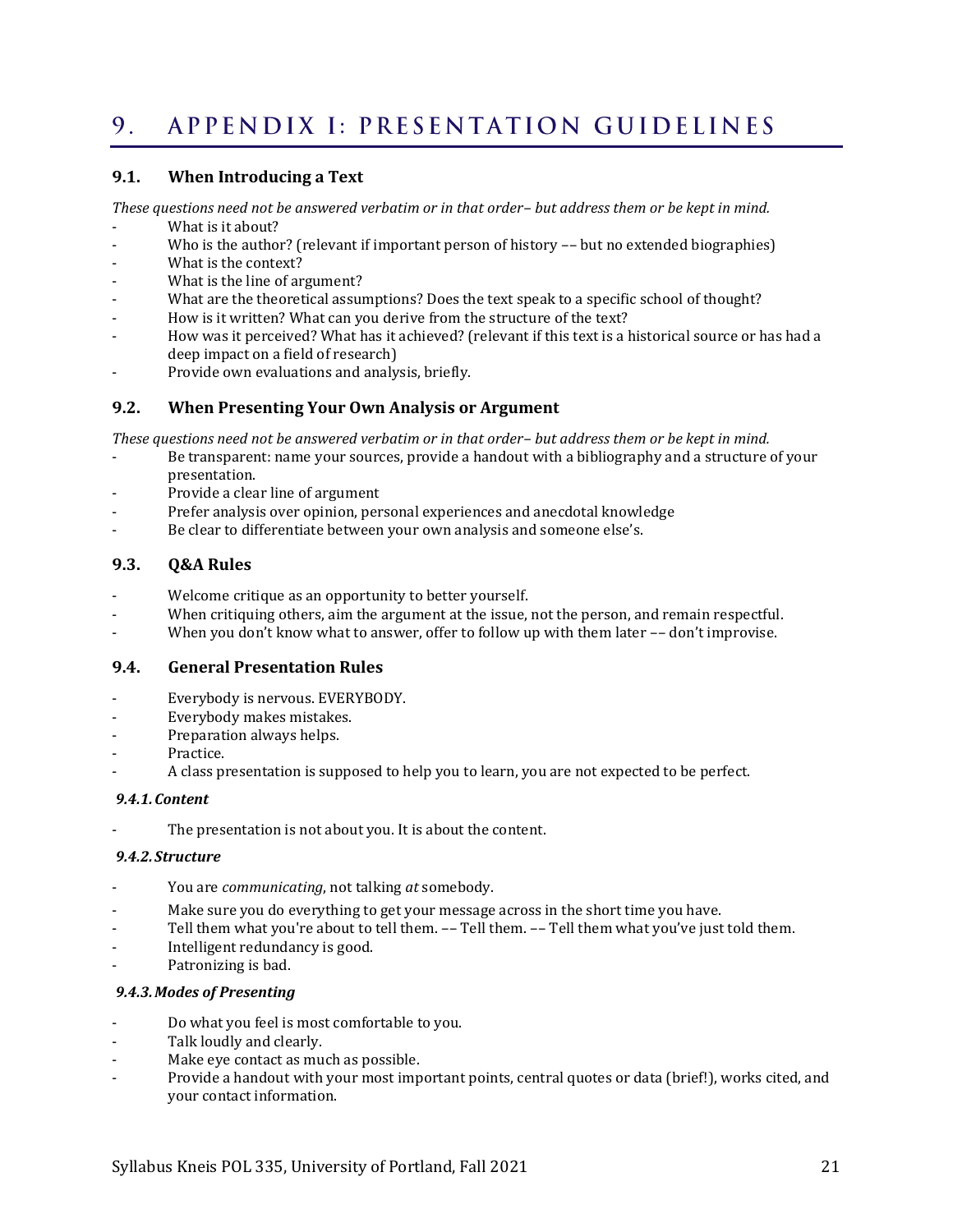*Reading out a written text:*

- pro: safety, you tend to forget less, you can formulate better
- contra: inflexible, less communicative

#### *Speaking freely (without notes):*

- pro: flexible, can adapt to audience quickly, communicative
- contra: needs experience, you may forget things, imperfect formulations
- you may compensate with a handout

*Speaking freely with notes*

- possibly best of both worlds
- you may even write an introduction & a closing to read out

### *9.4.4.Time*

- Time yourself. You have limited time allotted. Test out your presentation beforehand; then add 2-3 minutes. You will always take longer than planned.
- Provide a handout collating your most important findings, central quotes, a bibliography, and your contact information. If you forget to say something important in the presentation, it'll be there.

### *9.4.5.Technology*

- Use technology only if necessary.
- Only use technology that you know how to handle.
- Be sure to have reliable equipment. If possible, bring your own computer. Apple computer owners: bring an adapter cable for VGA. Assume no HDMI compatibility.
- Make backups of your presentation. Make a backup of the backup.
- Be only as fancy as absolutely necessary. Anything flashy that distracts from your message can go.
- Sometimes, a Moodle is enough.
- A paper handout may substitute or supplement a visual presentation. It gives people something to take away.
- Be prepared for tech to break down.

#### *9.4.6.Attire*

- Appear professional. This is work, it should look like that. Respect your audience.
- There will always be a question from the audience you won't like. Be cordial. Admit if you don't know something; promise to get back with more information.
- Know how to react: "Never answer the question that is asked of you. Answer the question that you wish had been asked of you." (Robert S. McNamara, *The Fog of War*, 87:11-87:19)

# *9.4.7.Remember Murphy's Law*

- Nothing is as easy as it seems. -- Everything takes longer than expected. -- And if something can go wrong it will, –– at the worst possible moment.
- Well, hopefully not. But be prepared anyway. Presentations are always a test of how to react to unforeseen circumstances, and the more you practice, the more experienced you'll be. Good luck!

#### **9.5. Netiquette: How to Present Yourself Online**

- Always remember you are still talking to human beings it is very easy to lose sight of that online.
- Try to build community with your fellow students by being active in the discussion, by responding to
- their posts, and by taking part in the Q&A peer critique process after uploaded assignments.
- Check your spelling --- mistakes in writing are unnecessary distractions from what you want to say.
- Name your sources.
- <span id="page-21-0"></span>Be concise but substantial. Remember that people tend to read in an F-pattern online: first paragraphs are read, then beginnings oftentimes just scanned (sadly). Make it interesting.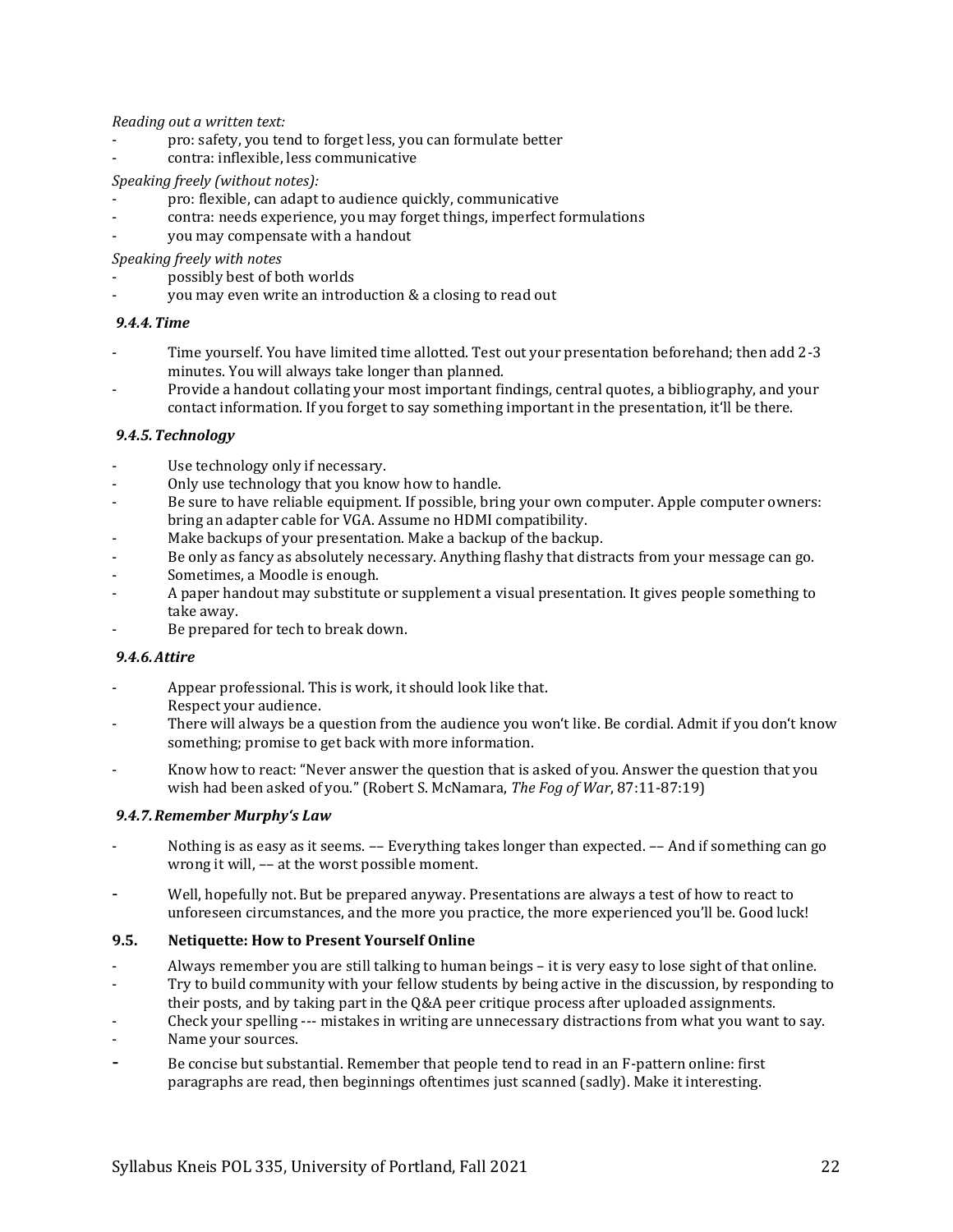# <span id="page-22-0"></span>10. APPENDIX II: CITATION GUIDE MLA

You can use MLA or APA style for citations, see: <u>owl.english.purdue.edu/owl/resource/560/01.</u> The major rules MLA style are summarized here, as follows:

### **Page/font format:**

- Font Size 12 pt (use a normal system font like Times New Roman, Arial, Cambria, etc.)
- Line spacing 1.5
- Footnotes: 10 pt, Line spacing 1
- Indent quotations longer than 3 lines, with 10 pt size font
- Mark omitted parts of a quotation with squared brackets to distinguish them from possible (round) brackets within the quotation:

"*Falling Down* is a smart film, but it struggles [...] to convince viewers that [the hero] represents an ultimately (mythologically) redundant model of white masculinity." (Kennedy 2000: 122)

**Bibliographical reference** in parentheses (Author Year: Page):

Blabla blabla (Soja 1989: 37).

When Works Cited holds more than one title of the same author and from the same year, specify text by adding letters to the publication date:

Blabla blabla (Soja 1989a: 37).

Blabla blabla (Soja 1989b: 1).

**Footnotes** should be used only for further comments, not as bibliographical reference.

The **Works Cited** appears at the end of your paper. The format is the following:

### **For articles in collective volumes:**

Name, First Name. "Article". In: Name, First Name, ed. *Larger Volume*. Publishing Place: Publishing House, Year. Pages.

e.g. Kennedy, Liam. "Paranoid Spatiality: Postmodern Urbanism and American Cinema." In: Balshaw Maria, Liam Kennedy, eds. *Urban Space and Representation.* London: Pluto, 2000. 116-30.

(use ed. for one Editor, eds. for multiple Editors)

#### **For articles in journals or magazines:**

Name, First Name. "Article". *Magazine Title*. Magazine Number (Year): Pages.

e.g. Foucault, Michel. "Of Other Spaces." *Diacritics* 16.1 (1986): 22-27.

# **For monographs:**

Name, First Name. *Larger Volume*. Publishing Place: Publishing House, Year. Pages.

e.g. Soja, Edward. *Postmodern Geographies: The Reassertion of Space in Critical Social Theory*. London: Verso, 1989.

**For internet articles:**Name, First Name. "Article." *Main Web Site Title*. URL. Retrieved MM/DD/YYYY.

(or variations, such as organization name or alias in the first place, depending on nature of the web site)

- e.g. Edmunds, R. David. "The US-Mexican War: A Major Watershed." *PBS.*  pbs.org/kera/usmexicanwar/war/major\_watershed.html. Retrieved 09/01/2009.
- e.g. World Health Organization (WHO). *Active Ageing: A Policy Framework*. Geneva: WHO, 2002. who.int/ageing/publications/active/en. Retrieved 08/25/2011.

*Some publication guides say you do not need to list the URL any more – I require you to do this nevertheless.*